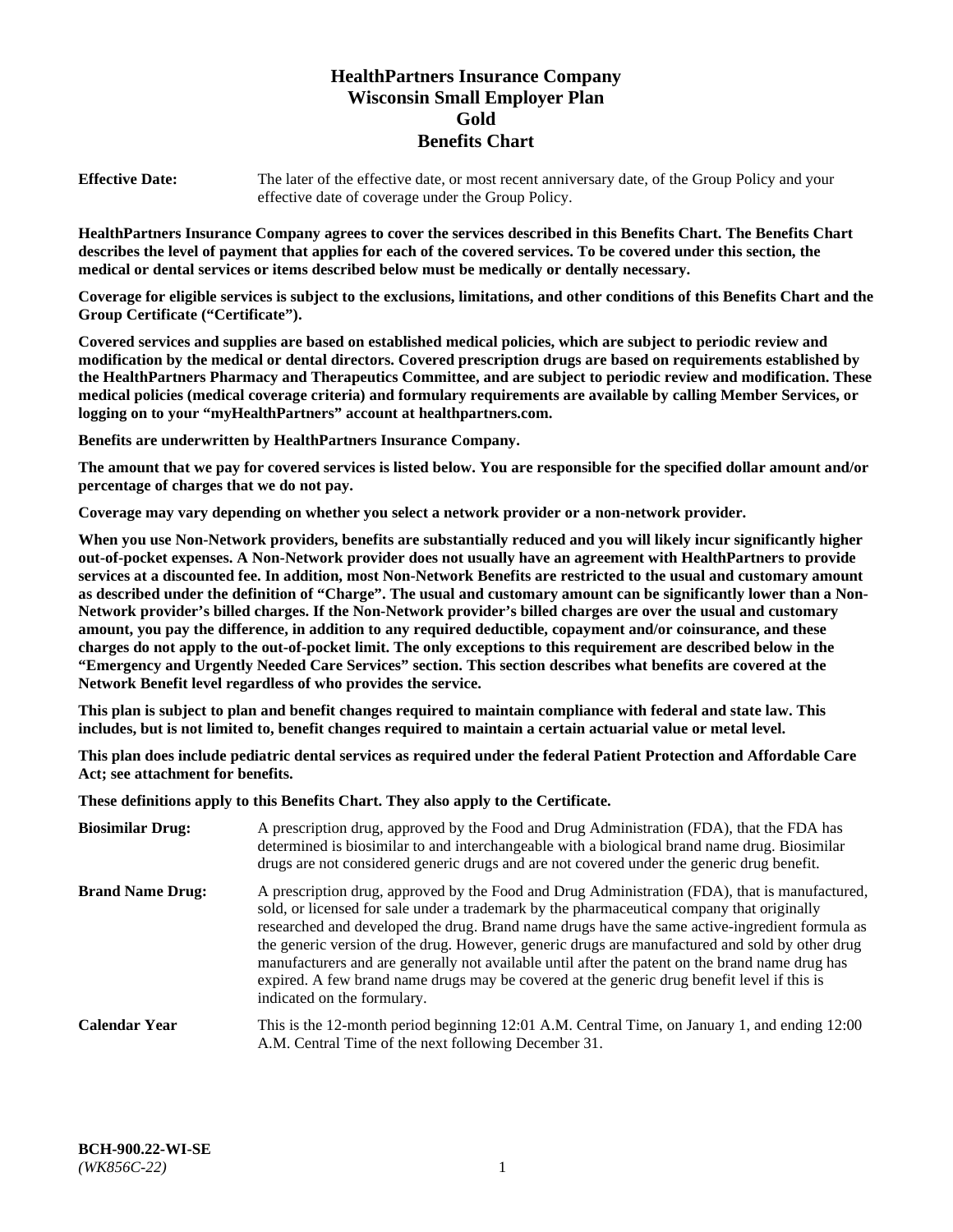| <b>Charge:</b>         | For covered services delivered by a network provider, this is the provider's discounted fee for a<br>given medical/surgical service, procedure or item.                                                                                                                                                                                                                                                                                                                                                                                                                                                                                                                                                                 |
|------------------------|-------------------------------------------------------------------------------------------------------------------------------------------------------------------------------------------------------------------------------------------------------------------------------------------------------------------------------------------------------------------------------------------------------------------------------------------------------------------------------------------------------------------------------------------------------------------------------------------------------------------------------------------------------------------------------------------------------------------------|
|                        | For covered services delivered by non-network providers, a contracted rate may apply if such<br>arrangement is available to HealthPartners.                                                                                                                                                                                                                                                                                                                                                                                                                                                                                                                                                                             |
|                        | For the usual and customary charge for covered services delivered by non-network providers, our<br>payment is calculated using one of the following options, depending on availability: 1) a<br>percentage of the Medicare fee schedule; 2) a comparable schedule if the service is not on the<br>Medicare fee schedule; or 3) a commercially reasonable rate for such service if a fee schedule is<br>not available.                                                                                                                                                                                                                                                                                                   |
|                        | The usual and customary charge is the maximum amount allowed that we consider in the<br>calculation of the payment of charges incurred for certain covered services. You must pay for any<br>charges above the usual and customary charge, and they do not apply to the out-of-pocket limit.                                                                                                                                                                                                                                                                                                                                                                                                                            |
|                        | A charge is incurred for covered ambulatory medical and surgical services, on the date the service<br>or item is provided. A charge is incurred for covered inpatient services, on the date of admission to<br>a hospital. To be covered, a charge must be incurred on or after your effective date and on or<br>before the termination date.                                                                                                                                                                                                                                                                                                                                                                           |
| Copayment/Coinsurance: | The specified dollar amount, or percentage, of charges incurred for covered services, which we do<br>not pay, but which you must pay, each time you receive certain medical services, procedures or<br>items. Our payment for those covered services or items begins after the copayment or coinsurance<br>is satisfied. Covered services or items requiring a copayment or coinsurance are specified in this<br>Benefits Chart.                                                                                                                                                                                                                                                                                        |
|                        | For services provided by a network provider:<br>An amount which is listed as a flat dollar copayment is applied to a network provider's discounted<br>charge for a given service. However, if the network provider's discounted charge for a service or<br>item is less than the flat dollar copayment, you will pay the network provider's discounted charge.<br>An amount which is listed as a percentage of charges or coinsurance is based on the network<br>provider's discounted charges, calculated at the time the claim is processed, which may include an<br>agreed upon fee schedule rate for case rate or withhold arrangements.                                                                            |
|                        | For services provided by a non-network provider:<br>Any copayment or coinsurance is applied to the lesser of the provider's charges or the usual and<br>customary charge for a service.                                                                                                                                                                                                                                                                                                                                                                                                                                                                                                                                 |
|                        | A copayment or coinsurance is due at the time a service is provided, or when billed by the<br>provider. The copayment or coinsurance applicable for a scheduled visit with a HealthPartners<br>network provider will be collected for each visit, late cancellation and failed appointment.                                                                                                                                                                                                                                                                                                                                                                                                                             |
| Deductible:            | The specified dollar amount of charges incurred for covered services, which we do not pay, but an<br>enrollee or a family has to pay first in a calendar year. Our payment for those services or items<br>begins after the deductible is satisfied. For network providers, the amount of the charges that apply<br>to the deductible are based on the network provider's discounted charges, calculated at the time<br>the claim is processed, which may include an agreed upon fee schedule rate for case rate or<br>withhold arrangements. For non-network providers, the amount of charges that apply to the<br>deductible are the lesser of the provider's charges or the usual and customary charge for a service. |
|                        | Any amounts paid or reimbursed by a third party, including but not limited to: point of service<br>rebates, manufacturer coupons, manufacturer debits cards or other forms of direct reimbursement<br>to an Insured for a product or service, will not apply toward your deductible, to the extent<br>permitted under state and federal law.                                                                                                                                                                                                                                                                                                                                                                            |
|                        | Your plan has an embedded deductible. This means once an Insured meets the individual<br>deductible, the plan begins paying benefits for that person. If two or more members of the family<br>meet the family deductible, the plan begins paying benefits for all members of the family,<br>regardless of whether each Insured has met the individual deductible. However, an Insured may<br>not contribute more than the individual deductible toward the family deductible.                                                                                                                                                                                                                                           |
|                        | All services are subject to the deductible unless otherwise indicated below in this Benefits Chart.                                                                                                                                                                                                                                                                                                                                                                                                                                                                                                                                                                                                                     |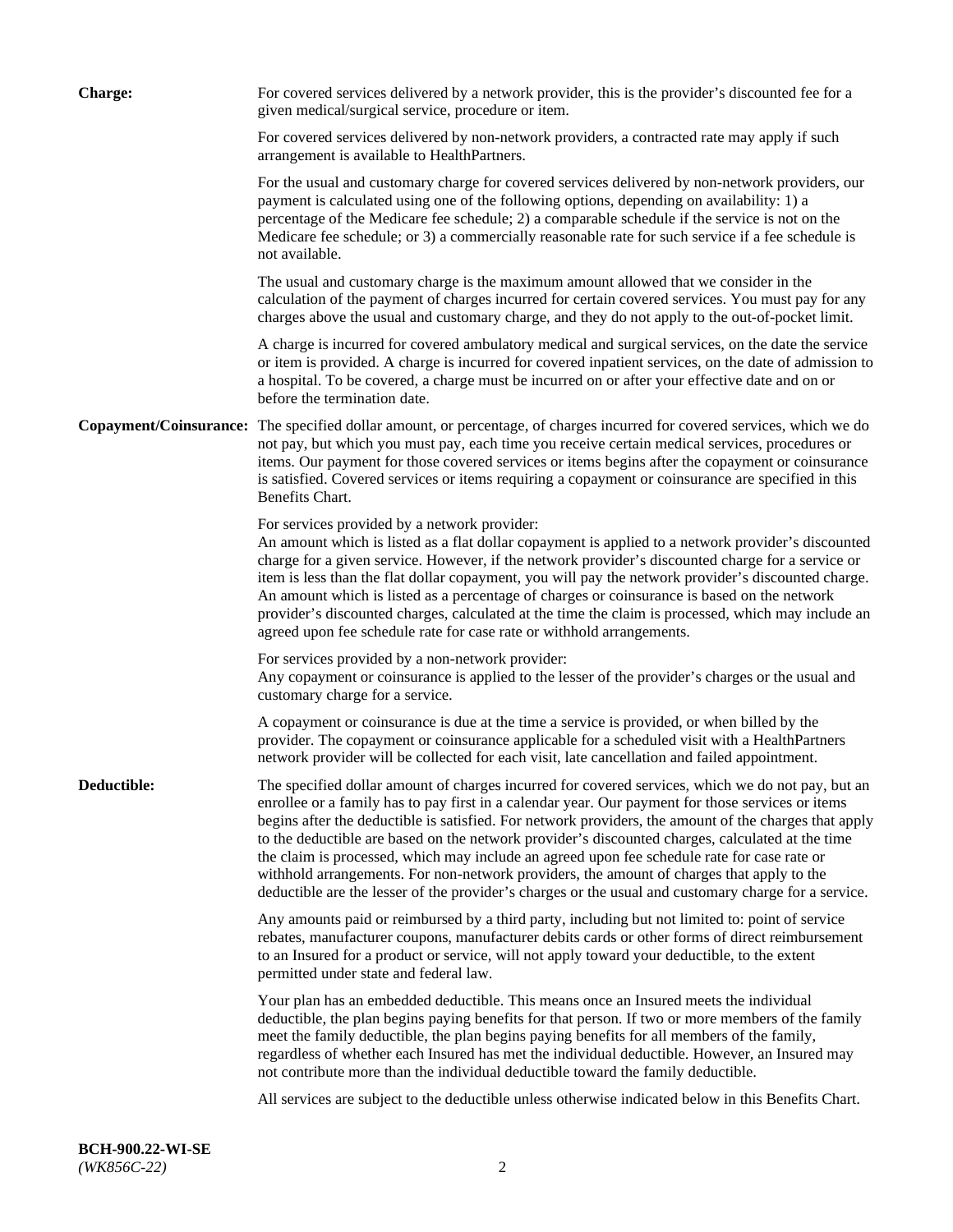| <b>Formulary:</b>                          | This is a current list, which may be revised from time to time, of prescription drugs, medications,<br>equipment and supplies covered by us as indicated in this Benefits Chart which are covered at the<br>highest benefit level. Some drugs on the formulary may require prior authorization to be covered<br>as formulary drugs. The formulary, and information on drugs that require prior authorization, are<br>available by calling Member Services, or logging on to your "myHealthPartners" account at<br>healthpartners.com. |
|--------------------------------------------|---------------------------------------------------------------------------------------------------------------------------------------------------------------------------------------------------------------------------------------------------------------------------------------------------------------------------------------------------------------------------------------------------------------------------------------------------------------------------------------------------------------------------------------|
| <b>Generic Drug:</b>                       | A prescription drug, approved by the Food and Drug Administration (FDA), that the FDA has<br>determined is comparable to a brand name drug product in dosage form, strength, route of<br>administration, quality, intended use and documented bioequivalence. Generally, generic drugs<br>cost less than brand name drugs. Some brand name drugs may be covered at the generic drug<br>benefit level if this is indicated on the formulary.                                                                                           |
| <b>Lifetime Maximum</b><br><b>Benefit:</b> | The specified coverage limit actually paid by us for services and/or charges incurred by you for any<br>given procedure or diagnosis. Payment of benefits under this Benefits Chart ceases when that lifetime<br>maximum benefit is reached. You have to pay for any subsequent charges.                                                                                                                                                                                                                                              |
| <b>Non-Formulary Drug:</b>                 | This is a prescription drug, approved by the Food and Drug Administration (FDA), that is not on<br>the formulary, is medically necessary and is not investigative or experimental or otherwise<br>excluded under the Certificate.                                                                                                                                                                                                                                                                                                     |
| <b>Out-of-Pocket Expenses:</b>             | You pay the specified copayments/coinsurance and deductibles applicable for particular services,<br>subject to the out-of-pocket limit described below. These amounts are in addition to the monthly<br>premium payments.                                                                                                                                                                                                                                                                                                             |
| <b>Out-of-Pocket Limit:</b>                | You pay the copayments/coinsurance and deductibles for covered services, to the individual or<br>family out-of-pocket limit. Thereafter we cover 100% of the charges incurred for all other covered<br>services, for the rest of the calendar year. You pay amounts greater than the out-of-pocket limit if<br>you exceed any lifetime maximum benefit or any visit or day limits.                                                                                                                                                    |
|                                            | Non-Network Benefits above the usual and customary charge (see definition of charge above) do<br>not apply to the out-of-pocket limit.                                                                                                                                                                                                                                                                                                                                                                                                |
|                                            | Non-Network Benefits for transplant surgery do not apply to the out-of-pocket limit.                                                                                                                                                                                                                                                                                                                                                                                                                                                  |
|                                            | Any amounts paid or reimbursed by a third party, including but not limited to: point of service<br>rebates, manufacturer coupons, manufacturer debit cards or other forms of direct reimbursement to<br>an Insured for a product or service, will not apply as an out-of-pocket expense, to the extent<br>permitted under state and federal law.                                                                                                                                                                                      |
|                                            | You are responsible to keep track of the out-of-pocket expenses. Contact Member Services for<br>assistance in determining the amount paid by the enrollee for specific eligible services received.<br>Claims for reimbursement under the out-of-pocket limit provisions are subject to the same time<br>limits and provisions described under the "Claims Provisions" section of the Certificate.                                                                                                                                     |
| <b>Specialty Drug List:</b>                | This is a current list, which may be revised from time to time, of prescription drugs, medications,<br>equipment and supplies, which are typically bio-pharmaceuticals. The purpose of a specialty drug<br>list is to facilitate enhanced monitoring of complex therapies used to treat specific conditions.<br>Specialty drugs are covered by us as indicated in this Benefits Chart. The specialty drug list is<br>available by calling Member Services, or logging on to your "myHealthPartners" account at<br>healthpartners.com. |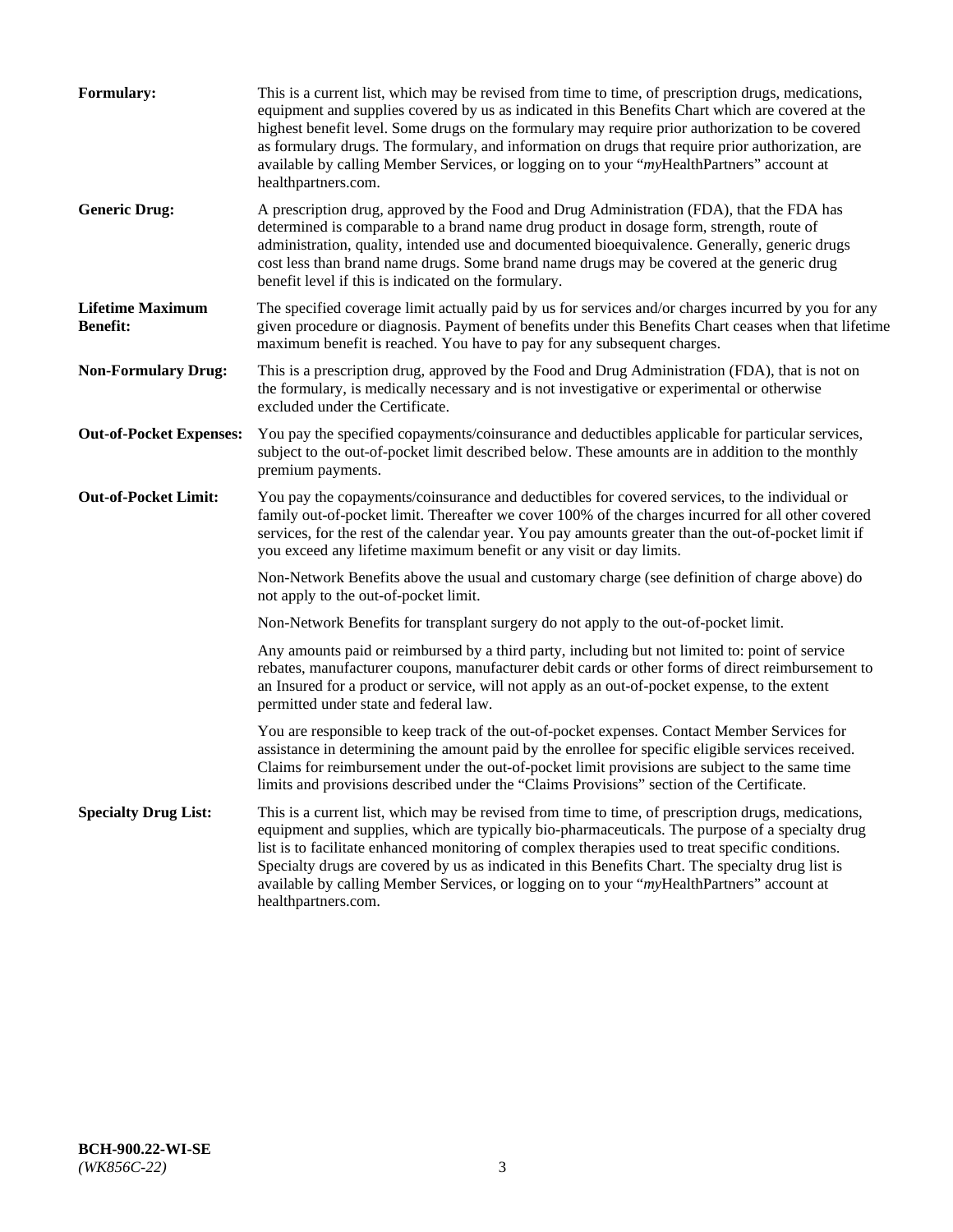### **DEDUCTIBLES AND OUT-OF-POCKET LIMITS**

#### **Individual calendar year deductible**

| <b>Network Benefits</b> | <b>Non-Network Benefits</b> |
|-------------------------|-----------------------------|
| \$1,000                 | \$10,000                    |

### **Family calendar year deductible**

| <b>Network Benefits</b> | <b>Non-Network Benefits</b> |
|-------------------------|-----------------------------|
| \$3,000                 | \$20,000                    |

Separate deductibles must be satisfied under the Network Benefits and Non-Network Benefits.

Your plan has an embedded deductible. This means once an Insured meets the individual deductible, the plan begins paying benefits for that person. If two or more members of the family meet the family deductible, the plan begins paying benefits for all members of the family, regardless of whether each Insured has met the individual deductible. However, an Insured may not contribute more than the individual deductible toward the family deductible.

Any amounts paid or reimbursed by a third party, including but not limited to: point of service rebates, manufacturer coupons, manufacturer debits cards or other forms of direct reimbursement to an Insured for a product or service, will not apply toward your deductible, to the extent permitted under state and federal law.

#### **Individual calendar year out-of-pocket limit**

| Network Benefits | <b>Non-Network Benefits</b> |
|------------------|-----------------------------|
| \$6,500          | \$30,000                    |

#### **Family calendar year out-of-pocket limit**

| <b>Network Benefits</b> | <b>Non-Network Benefits</b> |
|-------------------------|-----------------------------|
| \$13,000                | \$60,000                    |

Separate Out-of-Pocket Limits must be satisfied under Network Benefits and Non-Network Benefits.

Non-Network Benefits above the usual and customary charge will not apply to the individual or family Out-of-Pocket Limit.

Non-Network Benefits for transplant surgery do not apply to the Out-of-Pocket Limit.

Any amounts paid or reimbursed by a third party, including but not limited to: point of service rebates, manufacturer coupons, manufacturer debit cards or other forms of direct reimbursement to an Insured for a product or service, will not apply as an out-of-pocket expense, to the extent permitted under state and federal law.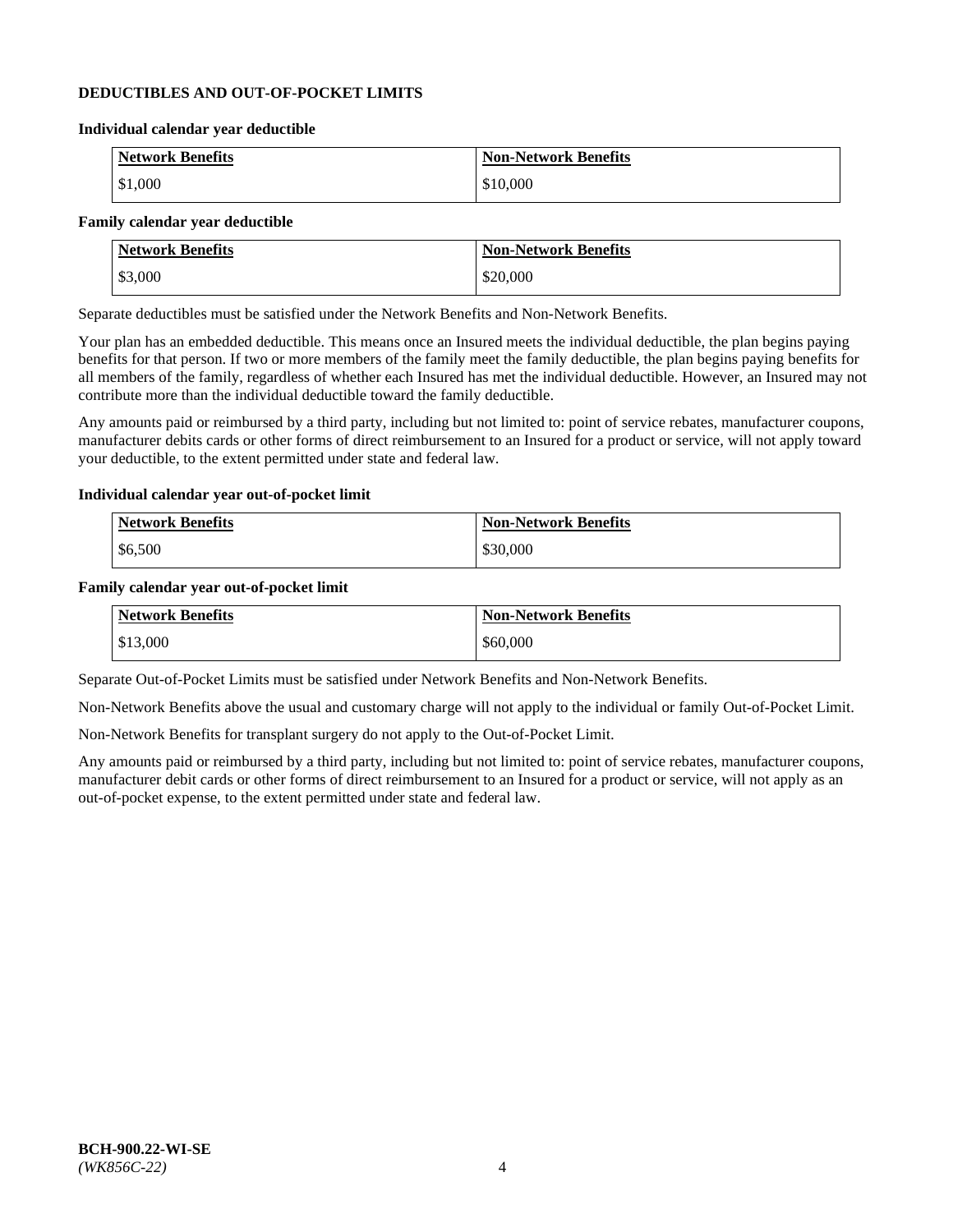# **AMBULANCE AND MEDICAL TRANSPORTATION**

### **Covered Services:**

We cover ambulance and medical transportation for medical emergencies.

We also cover medically necessary, non-emergency transportation if it meets our medical coverage criteria. Covered services and supplies are based on established medical policies, which are subject to periodic review and modification by the medical directors. These medical policies (medical coverage criteria) and applicable prior authorization requirements are available by calling Member Services, or logging on to your "*my*HealthPartners" account a[t healthpartners.com.](https://www.healthpartners.com/hp/index.html)

| <b>Network Benefits</b>      | <b>Non-Network Benefits</b> |
|------------------------------|-----------------------------|
| 70% of the charges incurred. | See Network Benefits.       |

#### **Not Covered:**

See "Services Not Covered" in the Certificate.

## **AUTISM SERVICES**

## **Covered Services:**

We cover prior authorized evidence-based intensive-level and nonintensive-level treatment of autism spectrum disorders (autism disorder, Asperger's syndrome or pervasive development disorder not otherwise specified).

Covered services are based on established medical policies, which are subject to periodic review and modification by the medical directors. These medical policies (medical coverage criteria) are available by calling Member Services, or logging on to your "*my*HealthPartners" account at [healthpartners.com.](https://www.healthpartners.com/hp/index.html)

Your network provider will coordinate the prior authorization process for any autism treatment services. You may call Member Services at 952-883-5000 or toll-free at 800-883-2177 if you have any questions or concerns regarding the authorization process.

Please call Member Services at 952-883-5000 or toll-free at 800-883-2177 to request authorization for autism treatment services from a non-network provider.

**Intensive-level services** for children diagnosed with autism spectrum disorders. Intensive-level services must begin on or after 2 years of age and end before 9 years of age. Intensive-level services, on average, are services provided for more than 20 hours of treatment per week. (The average number of hours a week is calculated over a six-month period.)

| Network Benefits                         | <b>Non-Network Benefits</b>              |
|------------------------------------------|------------------------------------------|
| 70% of the charges incurred.             | 50% of the charges incurred.             |
| Limited to 240 visits per calendar year. | Limited to 240 visits per calendar year. |

The maximum number of visits is combined for Network Benefits and Non-Network Benefits. Visit limits are based on the minimum coverage amounts available at the time of publication. Additional visits may be available if required due to revised minimum coverage amounts being issued by the Office of the Commissioner of Insurance. See our medical coverage criteria for current visit limits.

#### **Intensive-level services lifetime maximum benefit**

| Network Benefits                                                     | <b>Non-Network Benefits</b>                                          |
|----------------------------------------------------------------------|----------------------------------------------------------------------|
| 4 years of cumulative services under this plan or any<br>other plan. | 4 years of cumulative services under this plan or any<br>other plan. |

The Lifetime Maximum Benefit is combined for Network Benefits and Non-Network Benefits.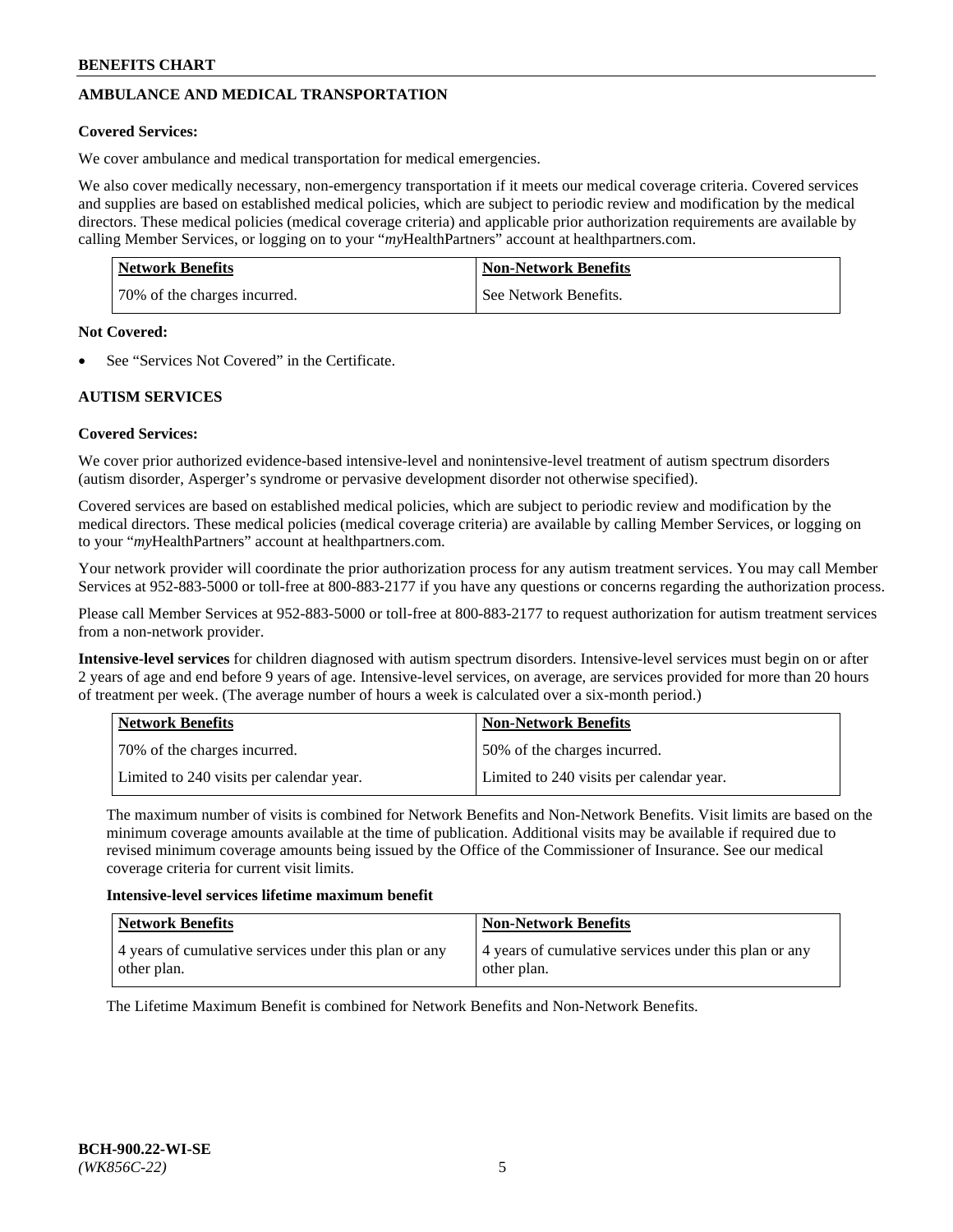**Nonintensive-level services** for Insureds diagnosed with autism spectrum disorders

| Network Benefits                         | <b>Non-Network Benefits</b>              |
|------------------------------------------|------------------------------------------|
| 70% of the charges incurred.             | 50% of the charges incurred.             |
| Limited to 120 visits per calendar year. | Limited to 120 visits per calendar year. |

The maximum number of visits is combined for Network Benefits and Non-Network Benefits. Visit limits are based on the minimum coverage amounts available at the time of publication. Additional visits may be available if required due to revised minimum coverage amounts being issued by the Office of the Commissioner of Insurance. See our medical coverage criteria for current visit limits.

## **Not Covered:**

See "Services Not Covered" in the Certificate.

## **BEHAVIORAL HEALTH SERVICES**

## **Covered Services:**

Covered services are based on established medical policies, which are subject to periodic review and modification by the medical directors. These medical policies (medical coverage criteria) are available by calling Member Services, or logging on to your "*my*HealthPartners" account at [healthpartners.com.](https://www.healthpartners.com/hp/index.html)

**Transitional treatment services:** These are services for the treatment of nervous or mental disorders and substance use disorders which are provided to an Insured in a less restrictive manner than are inpatient hospital services but in a more intensive manner than are outpatient services. Transitional treatment services are services offered by a provider, and certified by the Wisconsin Department of Health Services for each of the following (except the last bulleted item):

- Mental health services for covered adults in a day treatment program.
- Mental health services for covered children in a day hospital treatment program.
- Services for persons with chronic mental illness provided through a community support program.
- Residential treatment programs for covered persons with substance use disorder.
- Substance use disorder services in a day treatment program.
- Services for persons who are experiencing a mental health crisis or who are in a situation likely to turn into a mental health crisis if support is not provided.
- Intensive outpatient programs for the treatment of psychoactive substance use disorders provided in accordance with the patient placement criteria of the American Society of Addiction Medicine.

## **Mental health services**

We cover services for mental health diagnoses as described in the Diagnostic and Statistical Manual of Mental Disorders – Fifth Edition (DSM 5) (most recent edition).

We provide coverage for mental health treatment ordered by a Wisconsin court under a valid court order that is issued on the basis of a behavioral care evaluation performed by a licensed psychiatrist or doctoral level licensed psychologist, which includes a diagnosis and an individual treatment plan for care in the most appropriate, least restrictive environment. We must be given a copy of the court order and the behavioral care evaluation, and the service must be a covered benefit under this plan, and the service must be provided by a network provider, or other provider as required by law.

**Outpatient services:** We cover medically necessary outpatient professional mental health services for evaluation, crisis intervention, and treatment of mental health disorders.

A comprehensive diagnostic assessment will be used as the basis for a determination by a mental health professional, concerning the appropriate treatment and the extent of services required.

Outpatient services we cover for a diagnosed mental health condition include the following:

- Individual, group, family and multi-family therapy.
- Medication management provided by a physician, certified nurse practitioner, or physician's assistant.
- Psychological testing services for the purposes of determining the differential diagnoses and treatment planning for patients currently receiving behavioral health services.
- Partial hospitalization services in a licensed hospital or community mental health center.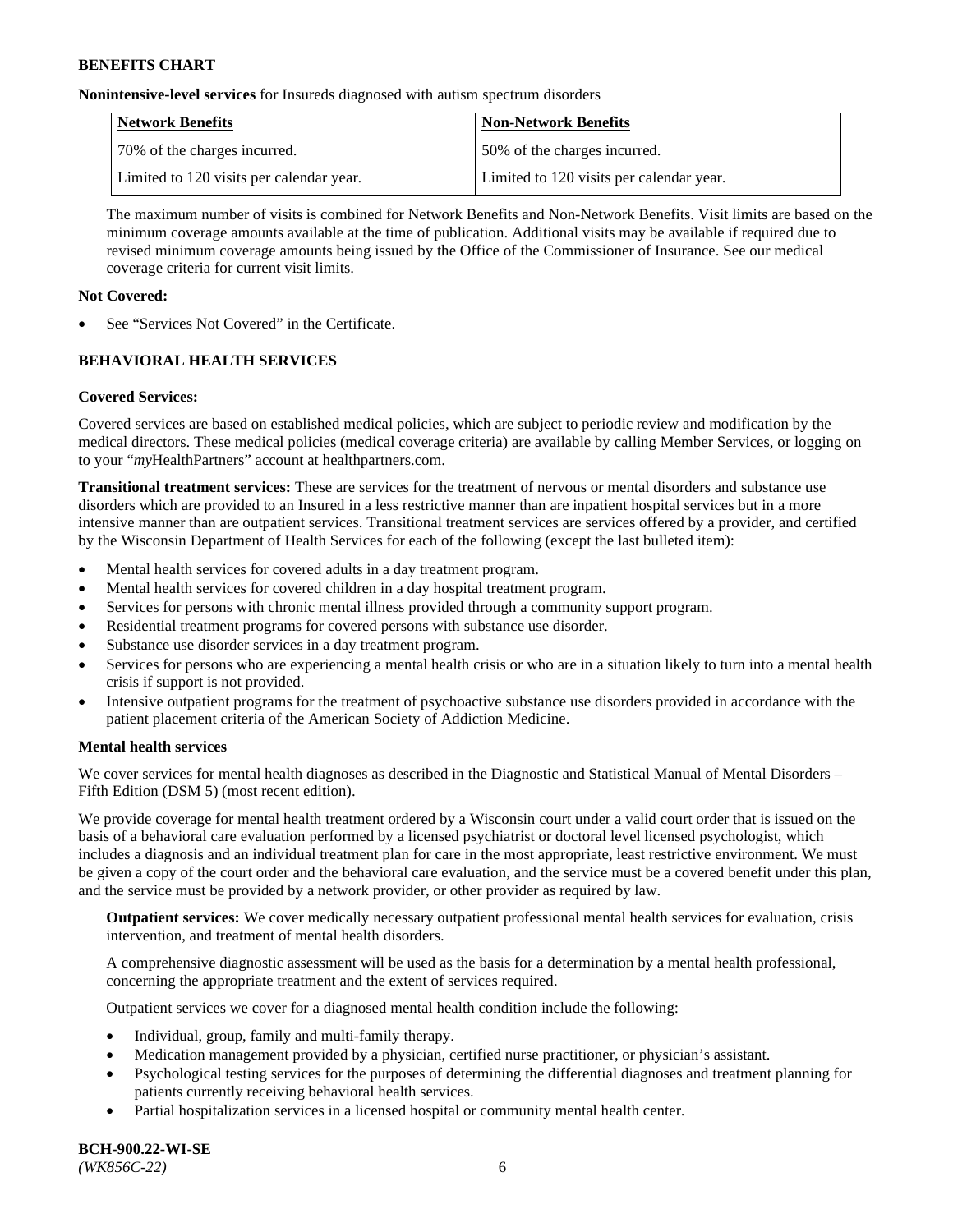- Psychotherapy and nursing services provided in the home if authorized by us.
- Treatment for gender dysphoria.

| <b>Network Benefits</b>                                                                                                                                                                                                                                                                   | <b>Non-Network Benefits</b>  |
|-------------------------------------------------------------------------------------------------------------------------------------------------------------------------------------------------------------------------------------------------------------------------------------------|------------------------------|
| 70% of the charges incurred.                                                                                                                                                                                                                                                              | 50% of the charges incurred. |
| <b>First three visits</b>                                                                                                                                                                                                                                                                 |                              |
| The first three mental health and substance use disorder<br>treatment visits, urgent care visits, office visits,<br>convenience clinic visits, telephone visits and E-visits<br>(other than Virtuwell) combined in a calendar year are<br>covered at 100%, not subject to the deductible. |                              |
| Physician services are included; however, charges for<br>day treatment services, group visits, office procedures,<br>laboratory, radiology and other ancillary services are<br>not included and will be subject to the deductible and<br>coinsurance and/or copayment.                    |                              |

## **Group therapy**

| Network Benefits             | <b>Non-Network Benefits</b>  |
|------------------------------|------------------------------|
| 70% of the charges incurred. | 50% of the charges incurred. |

#### **Inpatient services, including mental health residential treatment services:** We cover the following:

- Medically necessary inpatient services in a hospital and professional services for treatment of mental health disorders. Medical stabilization is covered under inpatient hospital services in the "Hospital and Skilled Nursing Facility Services" section.
- Medically necessary mental health residential treatment services. This care must be authorized by us and provided by a hospital or residential behavioral health treatment facility licensed by the local state or Department of Health and Human Services. Services not covered under this benefit include halfway houses, group homes, extended care facilities, shelter services, correctional services, detention services, transitional services, group residential services, foster care services and wilderness programs.

| Network Benefits             | <b>Non-Network Benefits</b>  |
|------------------------------|------------------------------|
| 70% of the charges incurred. | 50% of the charges incurred. |

**Transitional treatment services:** We cover transitional treatment services described above for treatment of mental and nervous disorders.

| Network Benefits             | <b>Non-Network Benefits</b>  |
|------------------------------|------------------------------|
| 70% of the charges incurred. | 50% of the charges incurred. |

#### **Substance use disorder treatment services**

We cover medically necessary services for assessments by a licensed alcohol and drug counselor and treatment of substance use disorders as defined in the latest edition of the DSM 5.

**Outpatient services:** We cover medically necessary outpatient professional services for diagnosis and treatment of substance use disorders. Substance use disorder treatment services must be provided by a program licensed by the local Department of Health Services.Outpatient services we cover for a diagnosed substance use disorder include the following: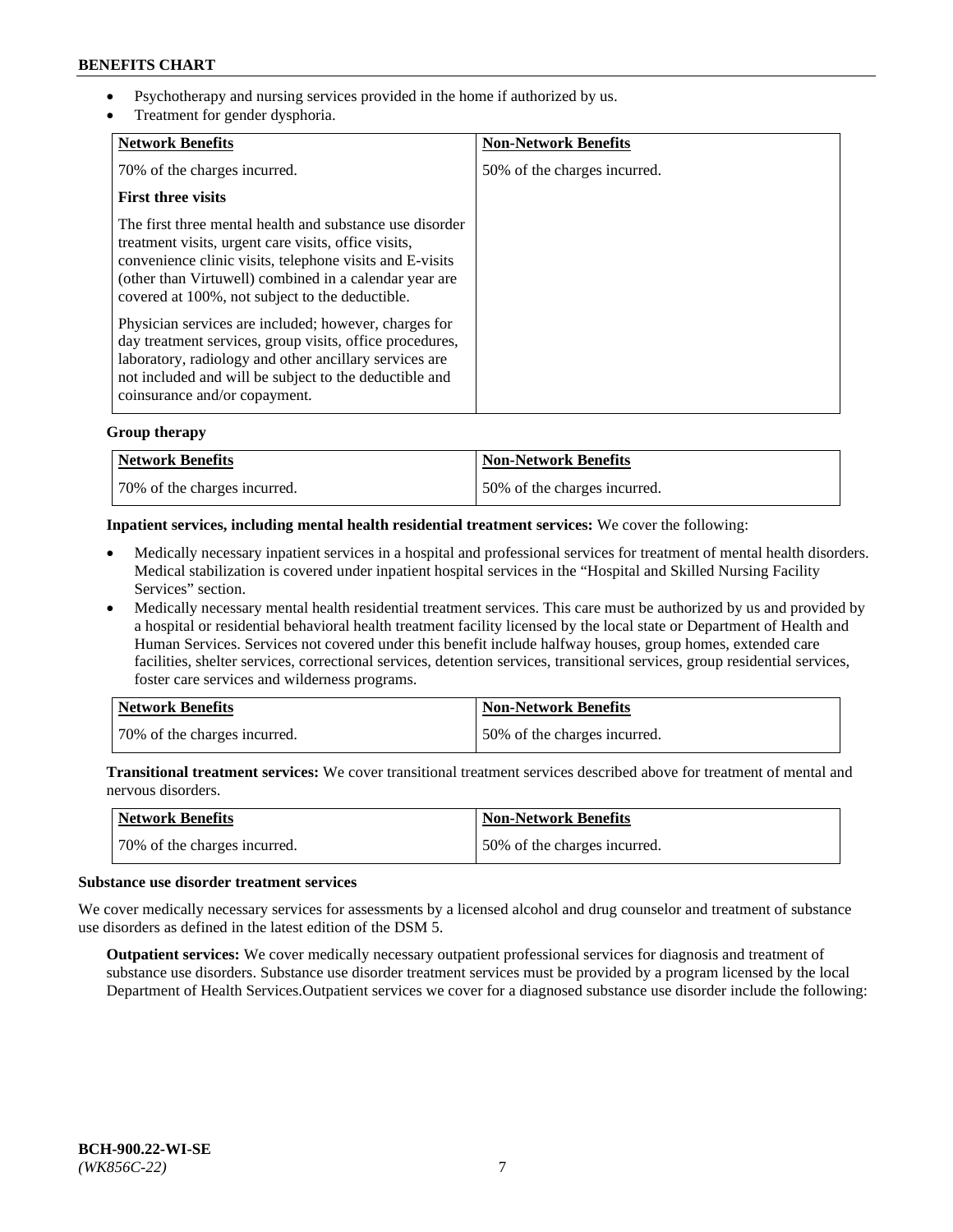- Individual, group, family, and multi-family therapy provided in an office setting.
- Opiate replacement therapy including methadone and buprenorphine treatment.

| <b>Network Benefits</b>                                                                                                                                                                                                                                                                   | <b>Non-Network Benefits</b>  |
|-------------------------------------------------------------------------------------------------------------------------------------------------------------------------------------------------------------------------------------------------------------------------------------------|------------------------------|
| 70% of the charges incurred.                                                                                                                                                                                                                                                              | 50% of the charges incurred. |
| <b>First three visits</b>                                                                                                                                                                                                                                                                 |                              |
| The first three mental health and substance use disorder<br>treatment visits, urgent care visits, office visits,<br>convenience clinic visits, telephone visits and E-visits<br>(other than Virtuwell) combined in a calendar year are<br>covered at 100%, not subject to the deductible. |                              |
| Physician services are included; however, charges for<br>day treatment services, group visits, office procedures,<br>laboratory, radiology and other ancillary services are<br>not included and will be subject to the deductible and<br>coinsurance and/or copayment.                    |                              |

**Inpatient services:** We cover the following:

- Medically necessary inpatient services in a hospital or a licensed residential primary treatment center.
- Services provided in a hospital that is licensed by the local state and accredited by Medicare.
- Detoxification services in a hospital or community detoxification facility if it is licensed by the local Department of Health Services.

| <b>Network Benefits</b>      | <b>Non-Network Benefits</b>  |
|------------------------------|------------------------------|
| 70% of the charges incurred. | 50% of the charges incurred. |

**Transitional treatment services:** We cover transitional treatment services described above for treatment of substance use disorders.

| Network Benefits             | <b>Non-Network Benefits</b>  |
|------------------------------|------------------------------|
| 70% of the charges incurred. | 50% of the charges incurred. |

**Out-of-area services for Wisconsin students:** If a dependent child is a student in a school located in Wisconsin, but outside of our service area, we cover mental health and substance use disorder services as required under Wisconsin Statute 609.655.

- The student may have a clinical assessment from a local, non-network mental health or substance use disorder treatment provider at the network benefit level when prior authorized by us.
- If outpatient services are recommended in the clinical assessment, five outpatient visits from a non-network provider will be covered at the network benefit level.
- Our Medical Director will determine the need for continuing treatment by the non-network provider; additional visits may be approved.
- Coverage for the outpatient services will not be provided if the recommended treatment would keep the student from attending school on a regular basis or if the student is no longer attending the school full-time.

This benefit is subject to the limitations shown in this "Behavioral Health Services" section.

| Network Benefits             | <b>Non-Network Benefits</b> |
|------------------------------|-----------------------------|
| 70% of the charges incurred. | Not applicable.             |

A dependent child enrolled in a school outside of the state of Wisconsin is not eligible for this benefit.

## **Not Covered:**

See "Services Not Covered" in the Certificate.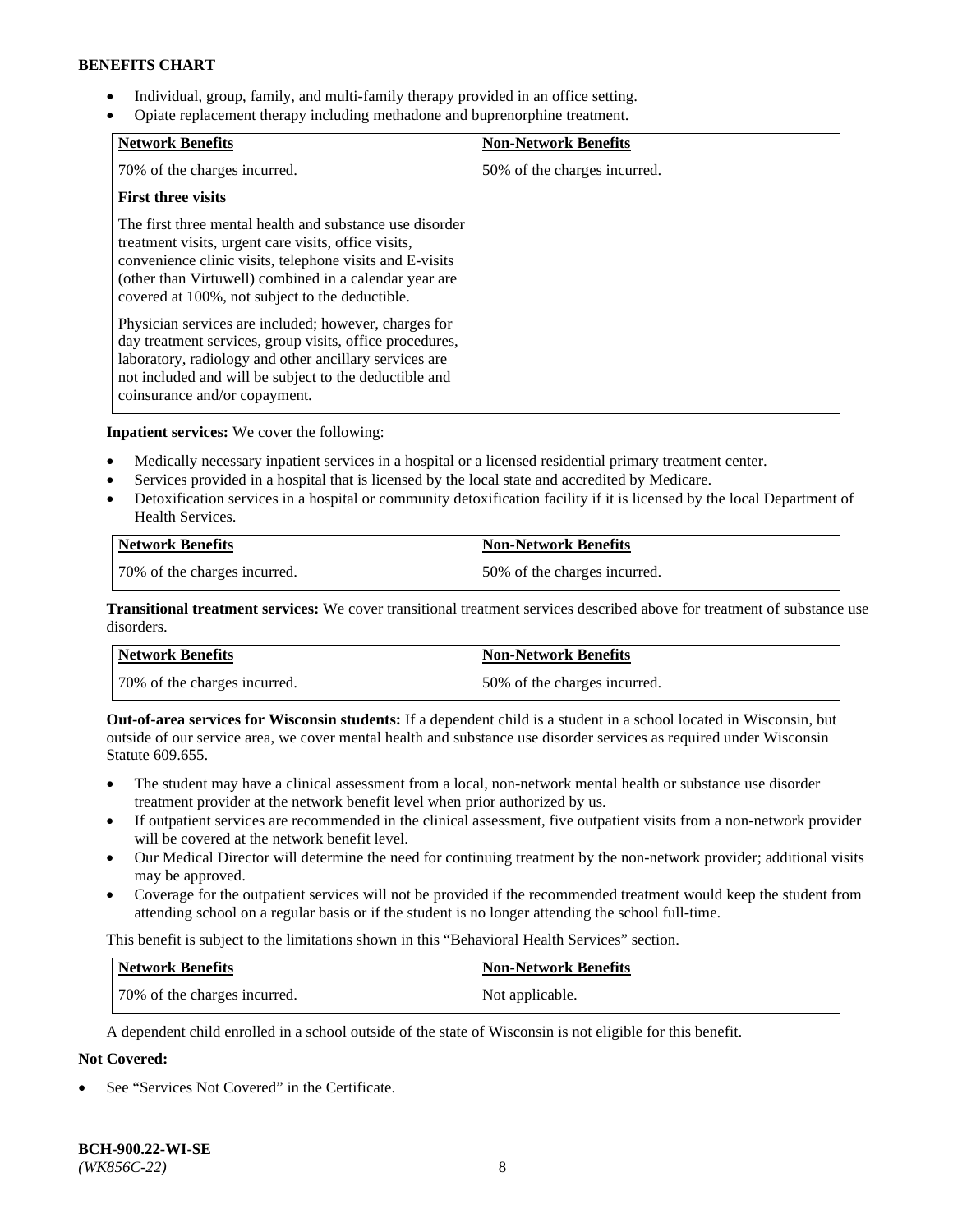## **CHIROPRACTIC SERVICES**

#### **Covered Services:**

We cover chiropractic services for rehabilitative care. Chiropractic services are adjustments to any abnormal articulations of the human body, especially those of the spinal column, for the purpose of giving freedom of action to impinged nerves that may cause pain or deranged function.

Massage therapy which is performed in conjunction with other treatment/modalities by a chiropractor, is part of a prescribed treatment plan and is not billed separately is covered.

| <b>Network Benefits</b>      | <b>Non-Network Benefits</b>  |
|------------------------------|------------------------------|
| 70% of the charges incurred. | 50% of the charges incurred. |

#### **Not Covered:**

- Massage therapy for the purpose of comfort or convenience of the Insured.
- See "Services Not Covered" in the Certificate.

## **CLINICAL TRIALS**

## **Covered Services:**

We cover certain routine services if you participate in a Phase I, Phase II, Phase III or Phase IV approved clinical trial that is conducted in relation to the prevention, detection, or treatment of cancer or other life-threatening disease or condition as defined in the Affordable Care Act. Approved clinical trials include (1) federally funded trials when the study or investigation is approved or funded by any of the federal agencies defined in the Public Health Services Act, section 2709 (d) (1) (A); (2) the study or investigation is conducted under an investigational new drug application reviewed by the Food and Drug Administration; and (3) the study or investigation is a drug trial that is exempt from having such an investigational new drug application. We cover routine patient costs for services that would be eligible under the Certificate and this Benefits Chart if the service were provided outside of a clinical trial.

| <b>Network Benefits</b>                                 | <b>Non-Network Benefits</b>                           |
|---------------------------------------------------------|-------------------------------------------------------|
| Coverage level is same as corresponding Network         | Coverage level is same as corresponding               |
| Benefits, depending on type of service provided such as | Non-Network Benefits, depending on type of service    |
| Office Visits for Illness or Injury, Inpatient or       | provided such as Office Visits for Illness or Injury, |
| Outpatient Hospital Services.                           | Inpatient or Outpatient Hospital Services.            |

## **Not Covered:**

- The investigative or experimental item, device or service itself.
- Items or services that are provided solely to satisfy data collection and analysis needs and that are not used in the direct clinical management of the patient.
- A service that is clearly inconsistent with widely accepted and established standards of care for a particular diagnosis.
- See "Services Not Covered" in the Certificate.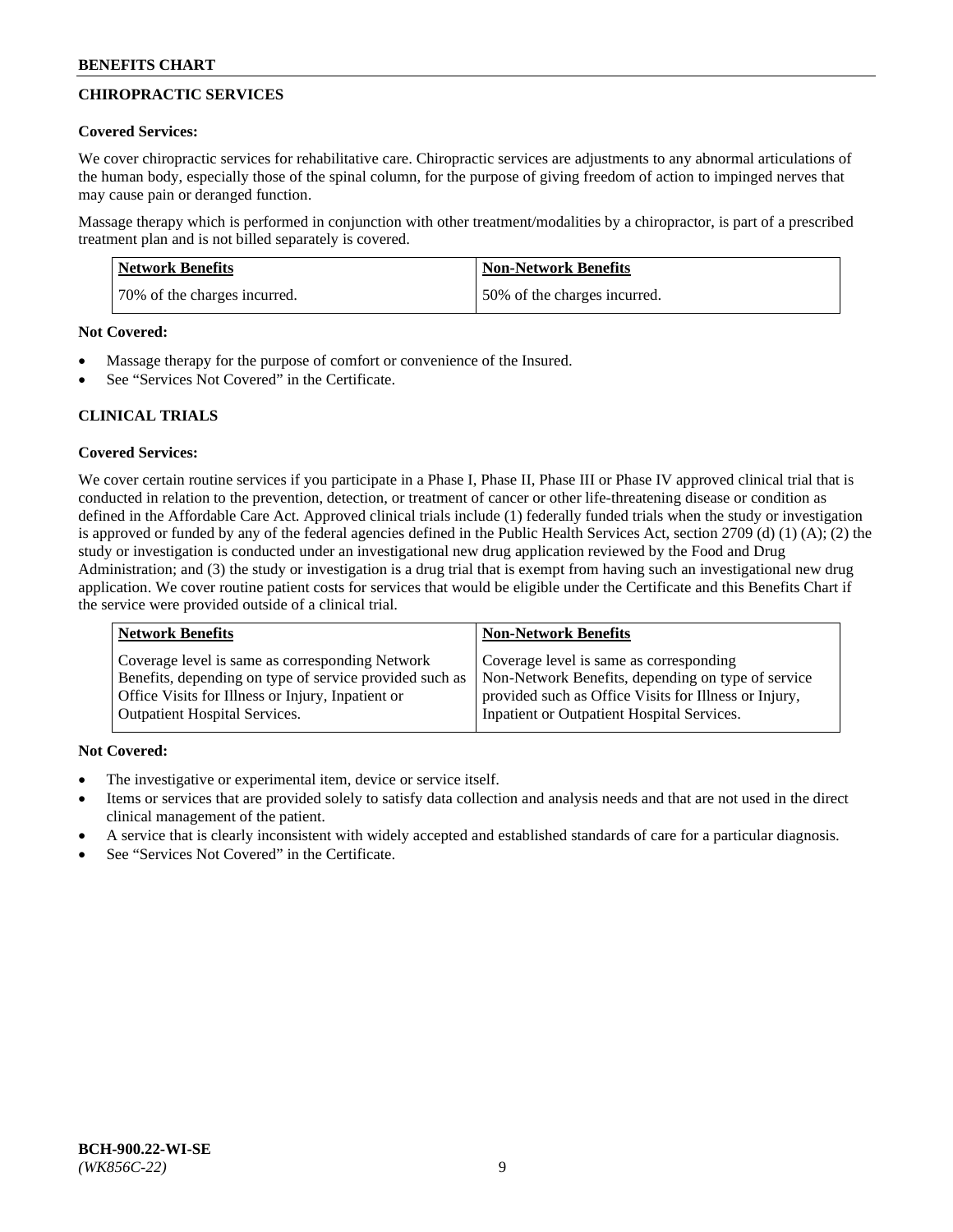# **DENTAL SERVICES**

## **Covered Services:**

We cover services as described below.

**Accidental dental services:** We cover dentally necessary services to treat and restore damage done to sound, natural, unrestored teeth as a result of an accidental injury. Coverage is for damage caused by external trauma to face and mouth only, not for cracked or broken teeth, which result from biting or chewing. We cover restorations, root canals, crowns and replacement of teeth lost that are directly related to the accident in which the Insured was involved. We cover initial exam, x-rays and palliative treatment including extractions, and other oral surgical procedures directly related to the accident. Subsequent treatment must be initiated within the specified time-frame and must be directly related to the accident. We do not cover restoration and replacement of teeth that are not "sound and natural" at the time of the accident.

Full mouth rehabilitations to correct occlusion (bite) and malocclusion (misaligned teeth not due to the accident) are not covered.

When an implant-supported dental prosthetic treatment is pursued, the accidental dental benefit will be applied to the prosthetic procedure. Benefits are limited to the amount that would be paid toward the placement of a removable dental prosthetic appliance that could be used in the absence of implant treatment. Care must be provided or pre-authorized by a HealthPartners dentist.

| Network Benefits             | <b>Non-Network Benefits</b>  |
|------------------------------|------------------------------|
| 70% of the charges incurred. | 50% of the charges incurred. |

For all accidental dental services, treatment and/or restoration must be initiated within six months of the date of the injury. Coverage is limited to the initial course of treatment and/or initial restoration. Services must be provided within 24 months of the date of injury to be covered.

#### **Medical referral dental services**

**Medically necessary outpatient dental services:** We cover medically necessary outpatient dental services. Coverage is limited to dental services required for treatment of an underlying medical condition, e.g., removal of teeth to complete radiation treatment for cancer of the jaw, cysts and lesions.

| Network Benefits             | <b>Non-Network Benefits</b>  |
|------------------------------|------------------------------|
| 70% of the charges incurred. | 50% of the charges incurred. |

**Medically necessary hospitalization and anesthesia for dental care:** We cover medically necessary hospitalization for dental care. This is limited to charges incurred by an Insured who: (1) is a child under age  $5$ ; (2) is severely disabled; (3) has a medical condition, and requires hospitalization or general anesthesia for dental care treatment; or (4) is a child between ages 5 and 12 and care in dental offices has been attempted unsuccessfully and usual methods of behavior modification have not been successful, or when extensive amounts of restorative care, exceeding four appointments, are required. Coverage is limited to facility and anesthesia charges. Oral surgeon/dentist professional fees are not covered. The following are examples, though not all-inclusive, of medical conditions which may require hospitalization for dental services: severe asthma, severe airway obstruction or hemophilia. Hospitalization required due to the behavior of the Insured or due to the extent of the dental procedure is not covered.

| Network Benefits             | <b>Non-Network Benefits</b>  |
|------------------------------|------------------------------|
| 70% of the charges incurred. | 50% of the charges incurred. |

**Medical complications of dental care:** We cover medical complications of dental care. Treatment must be medically necessary care and related to medical complications of non-covered dental care, including complications of the head, neck, or substructures.

| Network Benefits             | <b>Non-Network Benefits</b>  |
|------------------------------|------------------------------|
| 70% of the charges incurred. | 50% of the charges incurred. |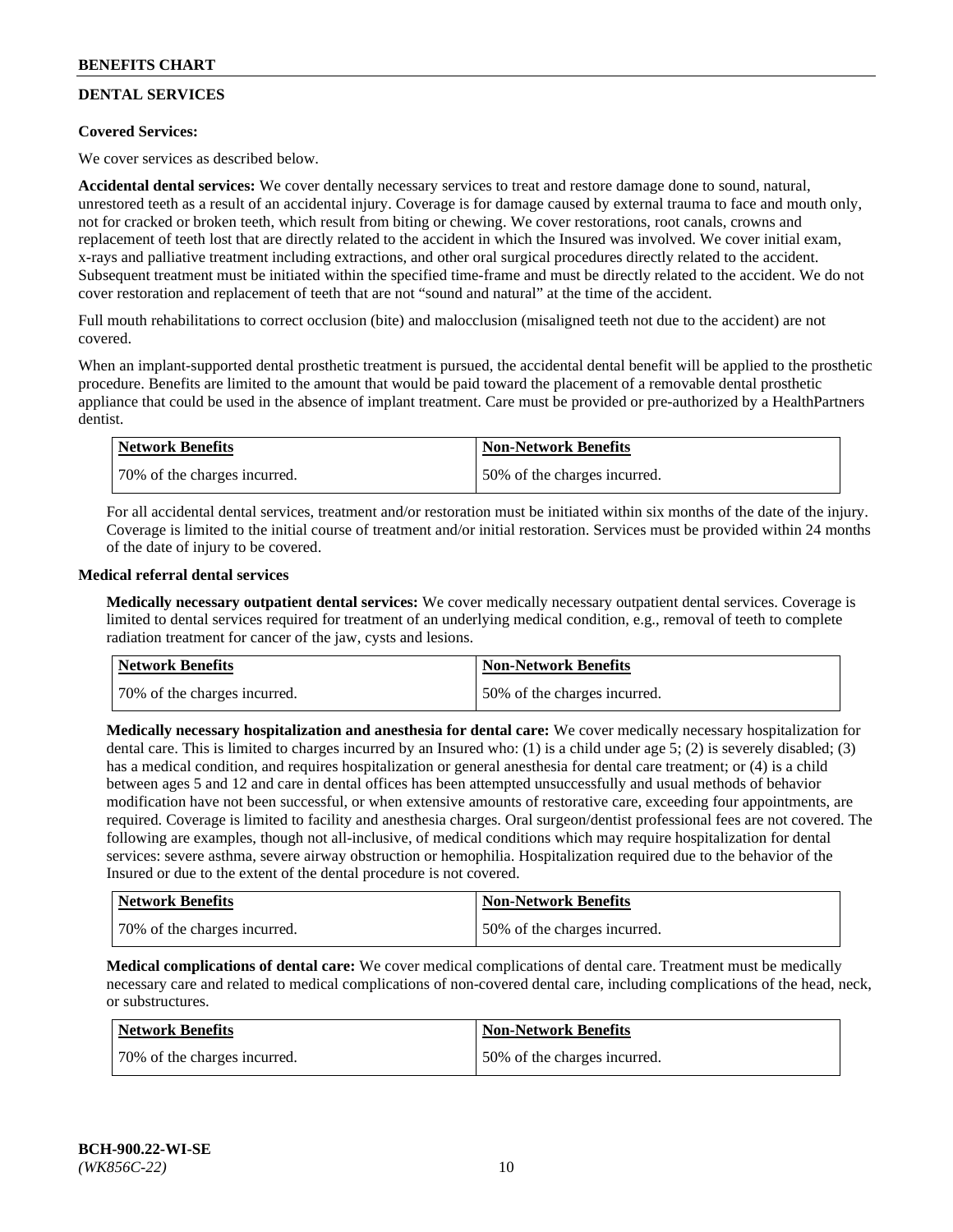**Oral surgery:** We cover oral surgery. Coverage is limited to treatment of medical conditions requiring oral surgery, such as treatment of oral neoplasm, non-dental cysts, fracture of the jaws, trauma of the mouth and jaws, and any other oral surgery procedures provided as medically necessary dental services.

| <b>Network Benefits</b>       | <b>Non-Network Benefits</b>  |
|-------------------------------|------------------------------|
| 170% of the charges incurred. | 50% of the charges incurred. |

**Treatment of cleft lip and cleft palate:** We cover treatment of cleft lip and cleft palate of a dependent child, including orthodontic treatment and oral surgery directly related to the cleft. Dental services which are not required for the treatment of cleft lip or cleft palate are not covered. If a dependent child covered under the Certificate and Benefits Chart is also covered under a dental plan which includes orthodontic services, that dental plan shall be considered primary for the necessary orthodontic services. Oral appliances are subject to the same copayment, conditions and limitations as durable medical equipment.

| <b>Network Benefits</b>                               | <b>Non-Network Benefits</b>                            |
|-------------------------------------------------------|--------------------------------------------------------|
| Coverage level is same as corresponding Network       | Coverage level is same as corresponding                |
| Benefits, depending on type of service provided, such | Non-Network Benefits, depending on type of service     |
| as Office Visits for Illness or Injury, Inpatient or  | provided, such as Office Visits for Illness or Injury, |
| <b>Outpatient Hospital Services.</b>                  | Inpatient or Outpatient Hospital Services.             |

**Treatment of temporomandibular disorder (TMD) and craniomandibular disorder (CMD):** We cover diagnostic procedures, surgical treatment and non-surgical treatment (including intraoral splint therapy devices) for temporomandibular disorder (TMD) and craniomandibular disorder (CMD), which is medically necessary care. Dental services which are not required to directly treat TMD or CMD are not covered.

| <b>Network Benefits</b>      | <b>Non-Network Benefits</b>  |
|------------------------------|------------------------------|
| 70% of the charges incurred. | 50% of the charges incurred. |

#### **Not Covered:**

- Dental treatment, procedures or services not listed in this Benefits Chart.
- Accident-related dental services if treatment is: (1) provided to teeth which are not sound and natural; (2) to teeth which have been restored; (3) initiated beyond six months from the date of the injury; (4) received beyond the initial treatment or restoration; or (5) received beyond 24 months from the date of injury.
- Oral surgery to remove wisdom teeth.
- Orthognathic treatment or procedures and all related services.
- See "Services Not Covered" in the Certificate.

## **DIABETES AND HYPERTENSION DISEASE MANAGEMENT PROGRAM**

## **Covered Services:**

If you meet criteria for coverage, you may qualify for the Diabetes and/or Hypertension Disease Management Program.

The program covers group health coaching which focuses on weight loss, exercise, behavior modification and health education through Omada Health.

| <b>Network Benefits</b>                                     | <b>Non-Network Benefits</b> |
|-------------------------------------------------------------|-----------------------------|
| 100% of the charges incurred.<br>Deductible does not apply. | Not applicable.             |

## **Not Covered:**

See "Services Not Covered" in the Certificate.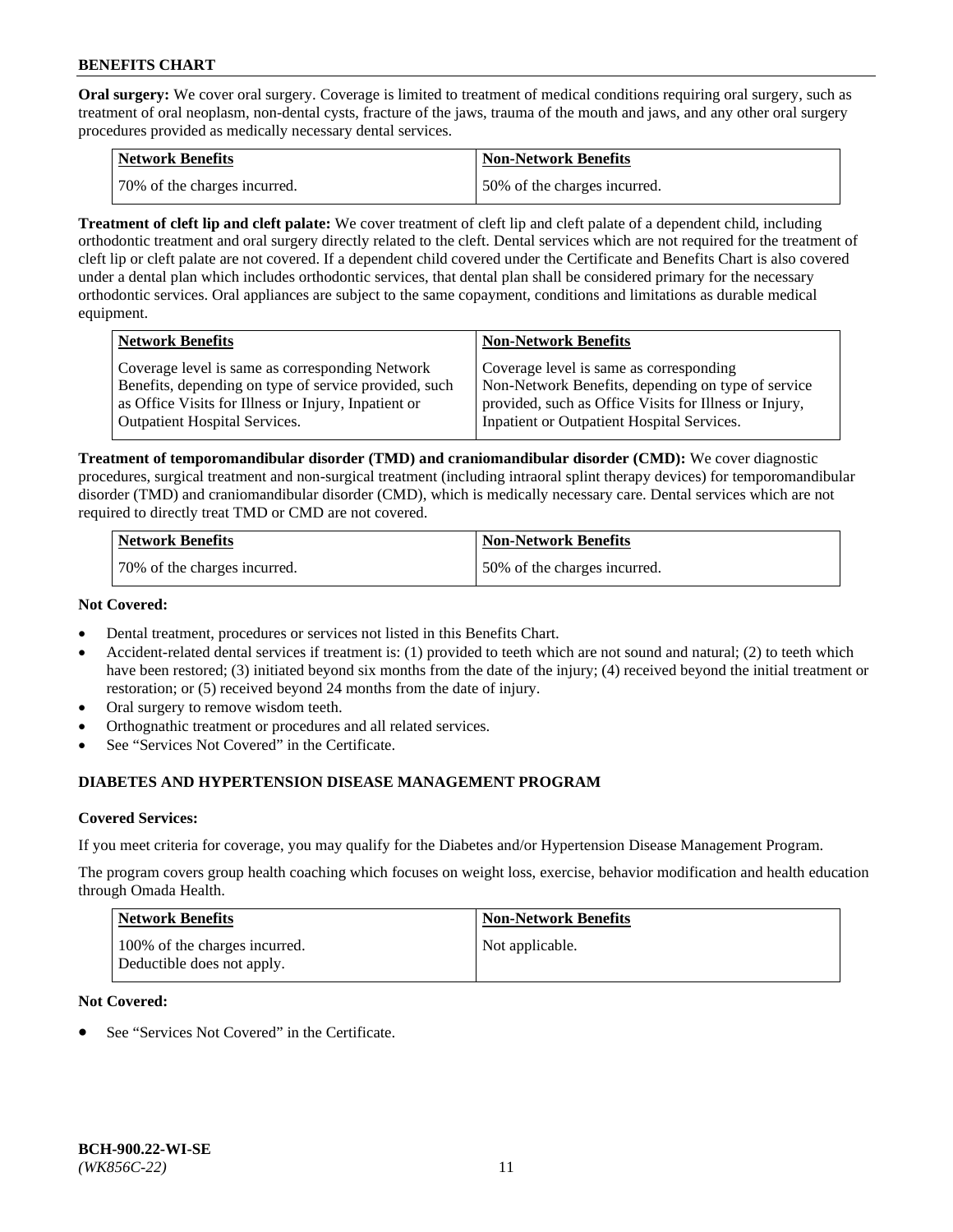## **DIABETIC EQUIPMENT AND SUPPLIES**

#### **Covered Services:**

We cover physician prescribed medically appropriate and necessary drugs and supplies used in the management and treatment of diabetes for Insureds with gestational, Type I or Type II diabetes including durable diabetic equipment and disposable supplies, as described below.

Certain items are only covered if your condition meets our coverage criteria and obtained through an authorized vendor. For more information on what we cover and any prior authorization requirements, call Member Services or log on to your "*my*HealthPartners" account at [healthpartners.com.](http://www.healthpartners.com/)

Insulin and medications for diabetes are covered as outpatient drugs under the "Prescription Drug Services" section.

**Pumps and pump supplies.** These include diabetic insulin pumps, diabetic infusion pumps and infusion pump supplies such as infusion sets, tubing, connectors and syringe reservoirs.

| <b>Network Benefits</b>                                                                     | <b>Non-Network Benefits</b>  |
|---------------------------------------------------------------------------------------------|------------------------------|
| Pumps received at a pharmacy:<br>70% of the charges incurred.<br>Deductible does not apply. | 50% of the charges incurred. |
| Pumps received from a non-pharmacy<br>approved vendor:<br>70% of the charges incurred.      |                              |

#### **All other durable equipment and diabetic supplies**

Durable Diabetic Equipment and Supplies. These include continuous glucose monitoring system (CGMS), transmitter, sensors and receivers, diabetic blood glucose monitors and control/calibrating solutions (for checking accuracy or testing equipment and test strips).

Disposable Diabetic Supplies. These are one-time use supplies, including syringes, lancets, lancet devices, blood and urine ketone test strips, and needles.

Certain diabetic supplies and equipment must be purchased at a pharmacy.

| <b>Network Benefits</b>                                                                                              | <b>Non-Network Benefits</b>  |
|----------------------------------------------------------------------------------------------------------------------|------------------------------|
| If received through a pharmacy:<br>70% of the charges incurred.<br>Deductible does not apply.                        | 50% of the charges incurred. |
| If received through a non-pharmacy provider:<br>70% of the charges incurred if purchased from an<br>approved vendor. |                              |

#### **Limitations:**

- No more than a 93-day supply of diabetic supplies are covered and dispensed at a time.
- We require that certain diabetic supplies and equipment be purchased at a pharmacy.
- Diabetic supplies and equipment are limited to certain models and brands.
- Durable medical equipment and supplies must be obtained from or repaired by approved vendors.
- Covered services and supplies are based on established medical policies which are subject to periodic review and modification by the medical directors. Our coverage policy for diabetic supplies includes information on our required models and brands. These medical policies (medical coverage criteria) are available by calling Member Services, or logging on to your "myHealthPartners" account at [healthpartners.com.](http://www.healthpartners.com/)

#### **Not Covered:**

- Replacement or repair of any covered items, if the items are (i) damaged or destroyed by misuse, abuse or carelessness, (ii) lost; or (iii) stolen.
- Duplicate or similar items.
- Labor and related charges for repair of any covered items which are more than the cost of replacement by an approved vendor.

**BCH-900.22-WI-SE**  *(WK856C-22)* 12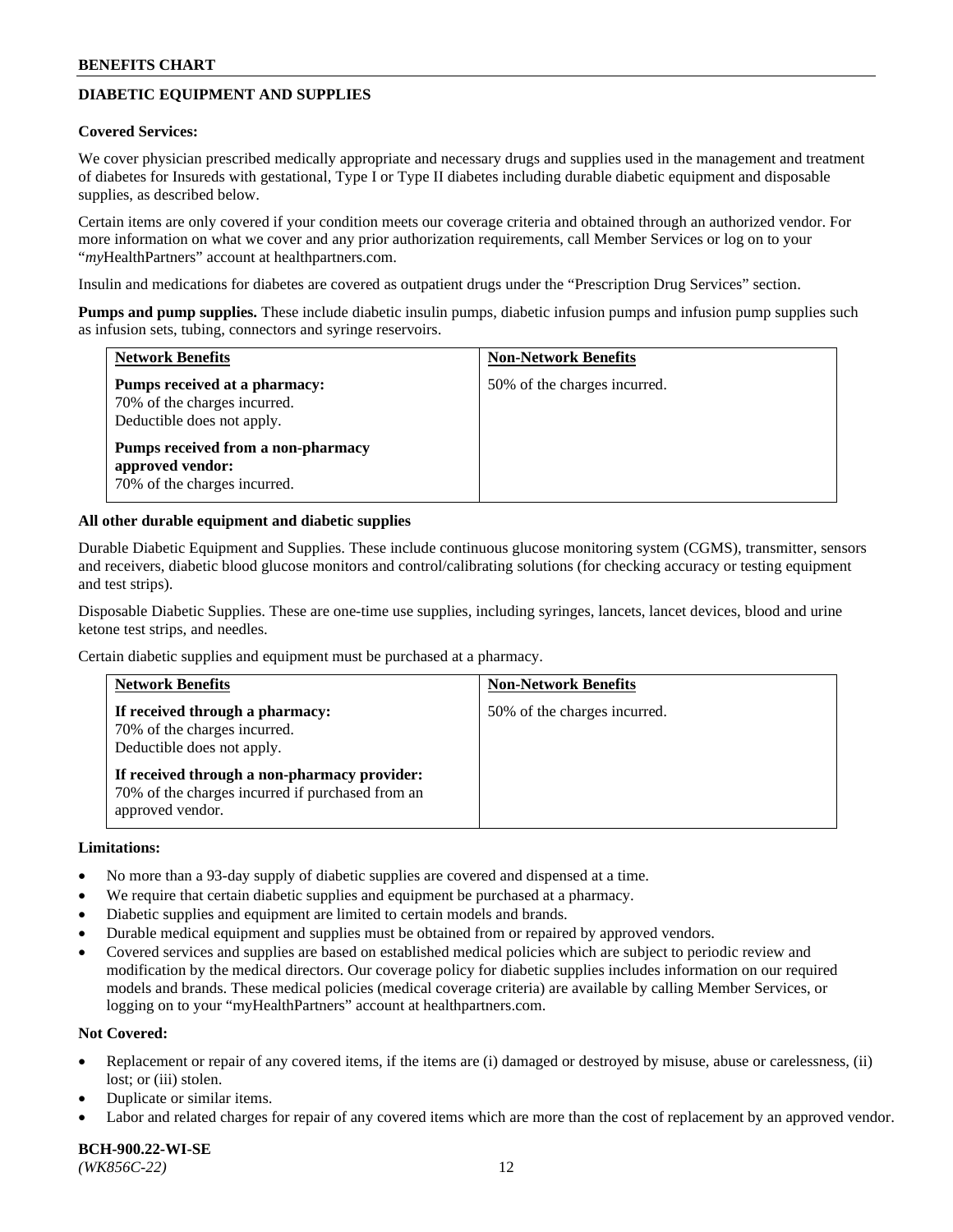- Batteries for monitors and equipment.
- Sales tax, mailing, delivery charges, service call charges.
- See "Services Not Covered" in the Certificate.

## **DIAGNOSTIC IMAGING SERVICES**

#### **Covered Services:**

We cover diagnostic imaging, when ordered by a provider and provided in a clinic or outpatient hospital facility.

For Network Benefits, non-emergent, scheduled outpatient Magnetic Resonance Imaging (MRI) and Computed Tomography (CT) must be provided at a designated facility. Your physician or facility will obtain or verify prior authorization for these services, as needed.

We cover services provided in a clinic or outpatient hospital facility. To see the benefit level for inpatient hospital or skilled nursing facility services, see benefits under "Inpatient Hospital and Skilled Nursing Facility Services".

#### **Outpatient magnetic resonance imaging (MRI) and computed tomography (CT)**

| <b>Network Benefits</b>      | <b>Non-Network Benefits</b>  |
|------------------------------|------------------------------|
| 70% of the charges incurred. | 50% of the charges incurred. |

#### **All other outpatient diagnostic imaging services**

#### **Services for illness or injury**

| Network Benefits             | <b>Non-Network Benefits</b>  |
|------------------------------|------------------------------|
| 70% of the charges incurred. | 50% of the charges incurred. |

#### **Preventive services (MRI/CT procedures are not considered preventive)**

Diagnostic imaging services associated with preventive services are covered at the benefit level shown in the "Preventive Services" section of this Benefits Chart.

#### **Not Covered:**

See "Services Not Covered" in the Certificate.

## **DURABLE MEDICAL EQUIPMENT, PROSTHETICS, ORTHOTICS AND SUPPLIES**

#### **Covered Services:**

We cover equipment and services, as described below.

We cover durable medical equipment and services, prosthetics, orthotics and supplies, subject to the limitations below, including certain disposable supplies and enteral feedings.

We cover external hearing aids, cochlear implants, and related treatment prescribed by a physician or by a licensed audiologist for Insureds under 18 years of age who have hearing loss.

We also cover basic hearing aids for Insureds age 18 or older for the correction of a hearing impairment.

Osseointegrated or bone-anchored hearing aids are only covered for Insureds who have hearing loss that is not correctable by any other procedure.

Hearing aids are limited to one basic, standard hearing aid for each ear every three years.

A basic hearing aid is defined as a hearing device that consists of a microphone, amplifier, volume control, battery and receiver, which is up to date using the latest technology. It does not include upgrades above and beyond the functionality of a basic hearing aid, including, but not limited to, hearing improvements for group settings, background noise, Bluetooth/remote control functionality, or extended warranties. Charges for upgrades above the cost of a basic, standard hearing aid are not covered.

Diabetic equipment and supplies are covered under the "Diabetic Equipment and Supplies" section.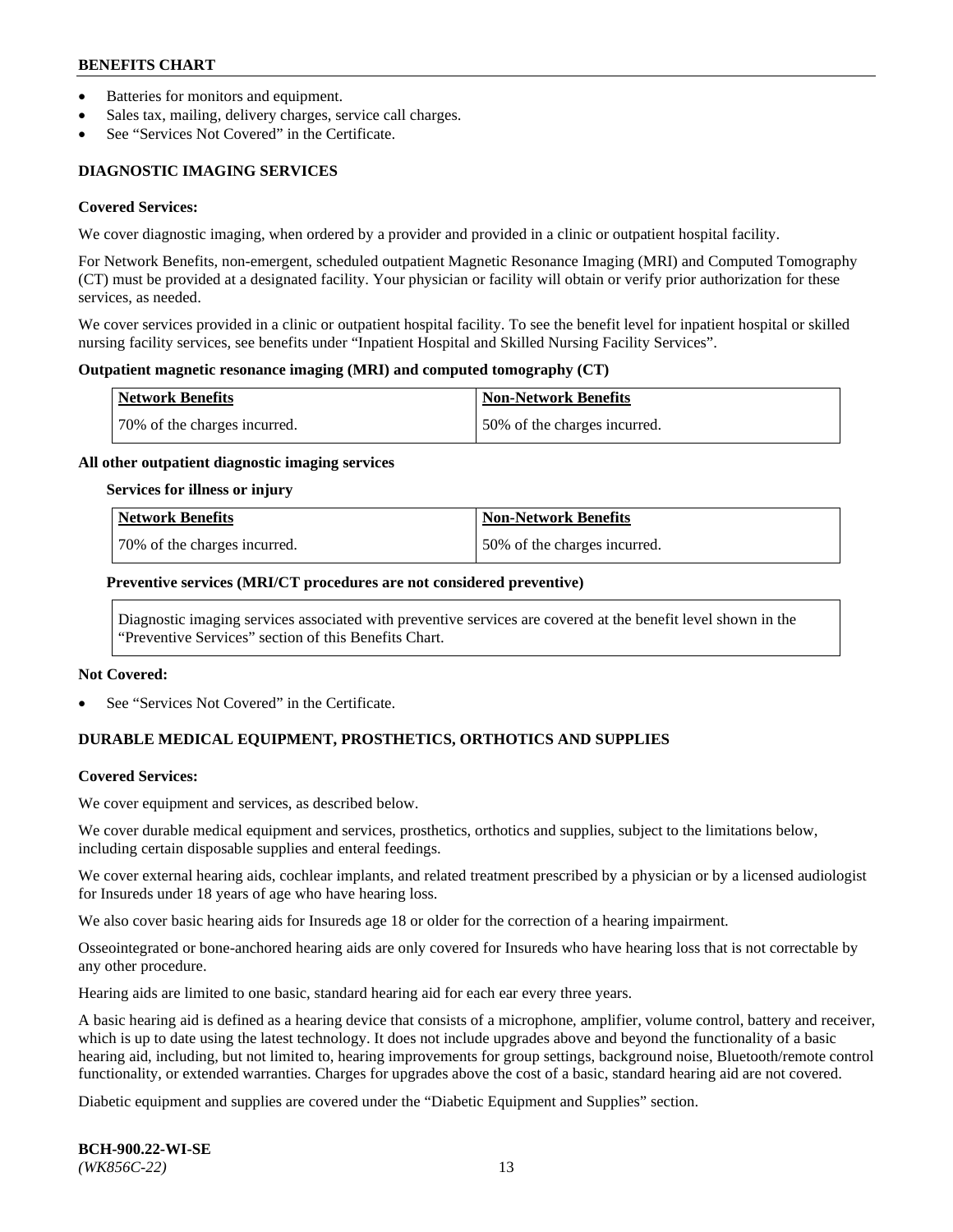### **Special dietary treatment for phenylketonuria (PKU) if it meets our medical coverage criteria**

| Network Benefits                                           | <b>Non-Network Benefits</b>  |
|------------------------------------------------------------|------------------------------|
| 70% of the charges incurred.<br>Deductible does not apply. | 50% of the charges incurred. |

## **Oral amino acid based elemental formula if it meets our medical coverage criteria**

| Network Benefits             | <b>Non-Network Benefits</b>  |
|------------------------------|------------------------------|
| 70% of the charges incurred. | 50% of the charges incurred. |

#### **All other durable medical equipment, prosthetics, orthotics and supplies**

| <b>Network Benefits</b>      | <b>Non-Network Benefits</b>  |
|------------------------------|------------------------------|
| 70% of the charges incurred. | 50% of the charges incurred. |

#### **Limitations:**

Coverage of durable medical equipment is limited by the following:

- Payment will not exceed the cost of an alternate piece of equipment or service that is effective and medically necessary.
- For prosthetic benefits, other than oral appliances for cleft lip and cleft palate, payment will not exceed the cost of an alternate piece of equipment or service that is effective, medically necessary and enables Insureds to conduct standard activities of daily living.
- We reserve the right to determine if an item will be approved for rental vs. purchase.
- Durable medical equipment and supplies must be obtained from or repaired by approved vendors.
- Covered services and supplies are based on established medical policies which are subject to periodic review and modification by the medical or dental directors. Our medical policy for diabetic supplies includes information on our required models and brands. These medical policies (medical coverage criteria) are available by calling Member Services, or logging on to your "*my*HealthPartners" account a[t healthpartners.com.](http://www.healthpartners.com/)

## **Not Covered:**

Items which are not eligible for coverage include, but are not limited to:

- Replacement or repair of any covered items, if the items are (i) damaged or destroyed by misuse, abuse or carelessness, (ii) lost; or (iii) stolen.
- Duplicate or similar items.
- Labor and related charges for repair of any covered items which are more than the cost of replacement by an approved vendor.
- Sales tax, mailing, delivery charges, service call charges.
- Items which are primarily educational in nature or for hygiene, vocation, comfort, convenience or recreation.
- Communication aids or devices: equipment to create, replace or augment communication abilities including, but not limited to, speech processors, receivers, communication boards, or computer or electronic assisted communication.
- Implantable and osseointegrated or bone-anchored hearing aids and their fitting, except as specifically described in this Benefits Chart. This exclusion does not apply to cochlear implants.
- Eyeglasses, contact lenses and their fitting, measurement and adjustment, except as specifically described in this Benefits Chart.
- Hair prostheses (wigs).
- Household equipment which primarily has customary uses other than medical, such as, but not limited to, exercise cycles, air purifiers, central or unit air conditioners, water purifiers, non-allergenic pillows, mattresses or waterbeds.
- Household fixtures including, but not limited to, escalators or elevators, ramps, swimming pools and saunas.
- Modifications to the structure of the home including, but not limited to, wiring, plumbing or charges for installation of equipment.
- Vehicle, car or van modifications including, but not limited to, hand brakes, hydraulic lifts and car carrier.
- Rental equipment while owned equipment is being repaired by non-contracted vendors, beyond one month rental of medically necessary equipment.
- Other equipment and supplies, including but not limited to assistive devices, that we determine are not eligible for coverage.
- See "Services Not Covered" in the Certificate.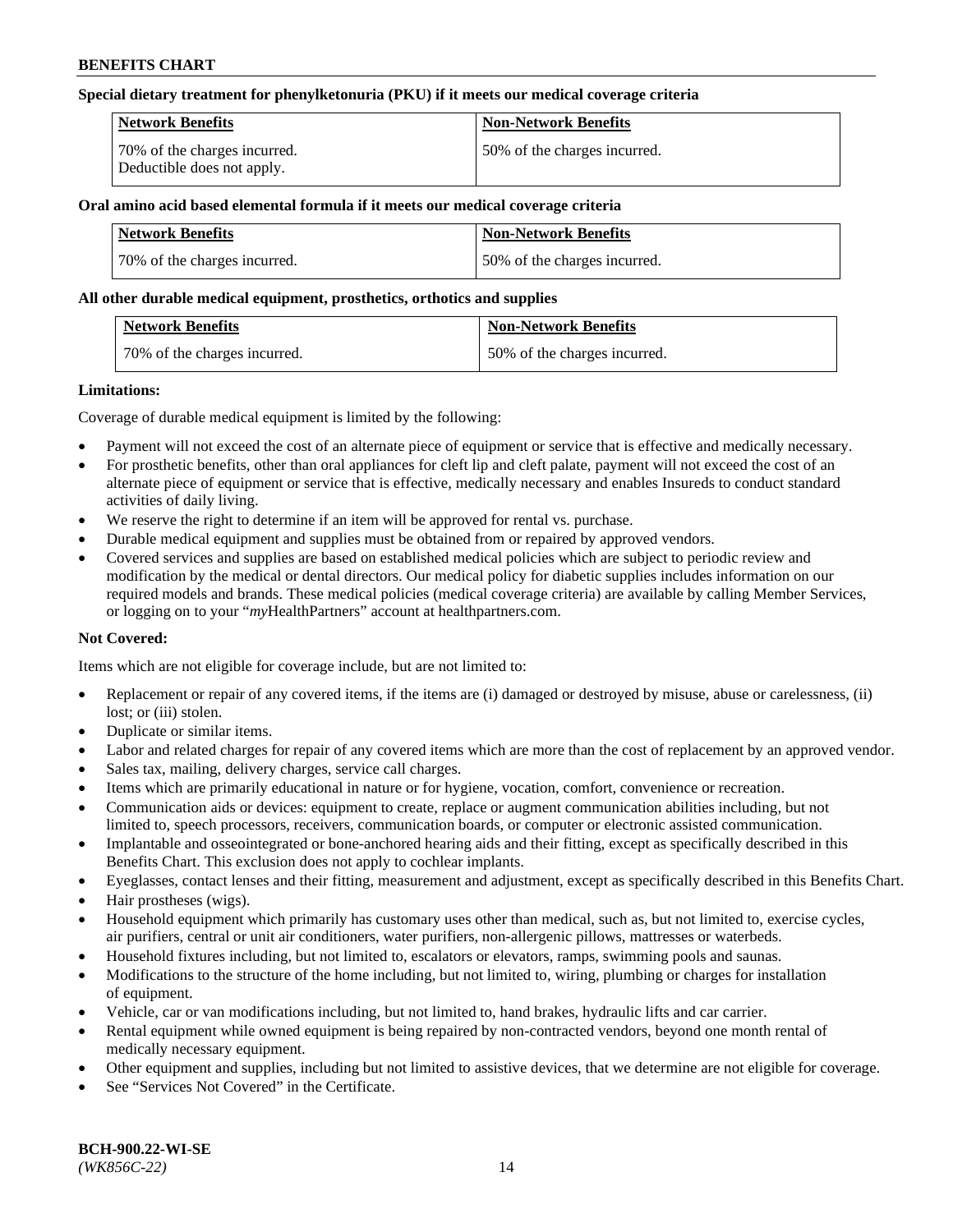## **EMERGENCY AND URGENTLY NEEDED CARE SERVICES**

#### **Covered Services:**

We cover services for emergency care and urgently needed care if the services are otherwise eligible for coverage under the Certificate.

**Urgently needed care.** These are services to treat an unforeseen illness or injury that:

- are required in order to prevent a serious deterioration in your health; and
- cannot be delayed until the next available clinic or office hours.

| <b>Network Benefits</b>                                                                                                                                                                                                                                                                   | <b>Non-Network Benefits</b> |
|-------------------------------------------------------------------------------------------------------------------------------------------------------------------------------------------------------------------------------------------------------------------------------------------|-----------------------------|
| 70% of the charges incurred.                                                                                                                                                                                                                                                              | See Network Benefits.       |
| <b>First three visits</b>                                                                                                                                                                                                                                                                 |                             |
| The first three mental health and substance use disorder<br>treatment visits, urgent care visits, office visits,<br>convenience clinic visits, telephone visits and E-visits<br>(other than Virtuwell) combined in a calendar year are<br>covered at 100%, not subject to the deductible. |                             |
| Physician services are included; however, charges for<br>day treatment services, group visits, office procedures,<br>laboratory, radiology and other ancillary services are<br>not included and will be subject to the deductible and<br>coinsurance and/or copayment.                    |                             |

**Emergency care.** These are services to treat:

- the sudden, unexpected onset of illness or injury which, if left untreated or unattended until the next available clinic or office hours, would result in hospitalization; or
- a condition requiring professional health services immediately necessary to preserve life or stabilize health.

Emergency care includes emergency services as defined in Division BB, Title I, Section 102 of the Consolidated Appropriations Act of 2021.

When reviewing claims for coverage of emergency services, our medical director will take into consideration a reasonable layperson's belief that the circumstances required immediate medical care that could not wait until the next working day or next available clinic appointment.

### **Emergency care in a hospital emergency room, including professional services of a physician**

| <b>Network Benefits</b>      | <b>Non-Network Benefits</b> |
|------------------------------|-----------------------------|
| 70% of the charges incurred. | See Network Benefits.       |

#### **Inpatient emergency care in a hospital**

| <b>Network Benefits</b>      | <b>Non-Network Benefits</b> |
|------------------------------|-----------------------------|
| 70% of the charges incurred. | See Network Benefits.       |

#### **Not Covered:**

See "Services Not Covered" in the Certificate.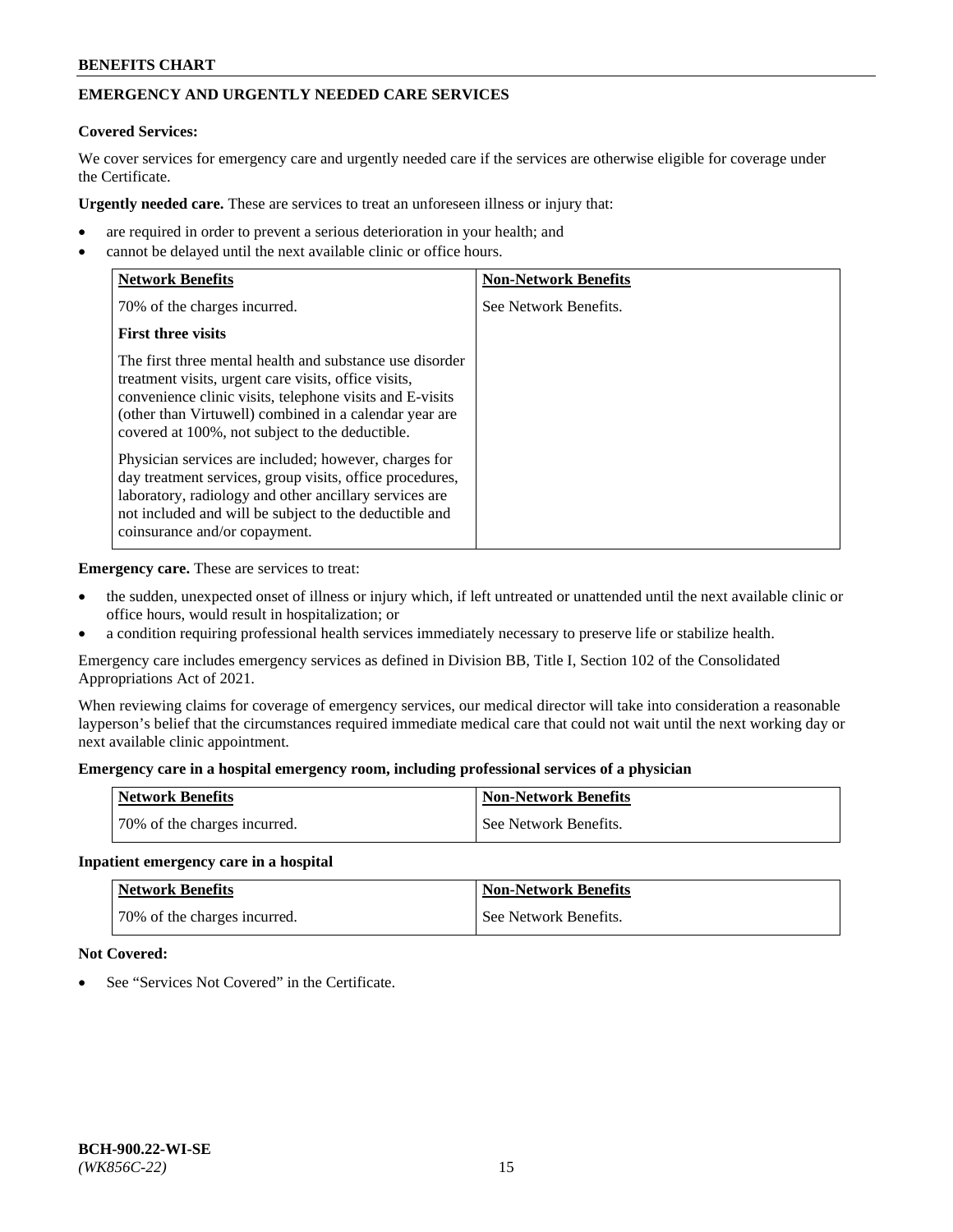## **GENE THERAPY**

## **Covered Services:**

We cover gene therapy treatment if it meets our medical coverage criteria.

| <b>Network Benefits</b>                                                                                                                                                                                 | <b>Non-Network Benefits</b> |
|---------------------------------------------------------------------------------------------------------------------------------------------------------------------------------------------------------|-----------------------------|
| Coverage level is same as corresponding Network<br>Benefits, depending on type of service provided such as<br>Office Visits for Illness or Injury, Inpatient or<br><b>Outpatient Hospital Services.</b> | No coverage.                |

## **Limitations:**

- Gene therapy must be provided by a designated provider.
- Specific types of gene therapy are limited to therapies and conditions specified in our medical coverage criteria.

## **Not Covered:**

See "Services Not Covered" in the Certificate.

## **HEALTH EDUCATION**

## **Covered Services:**

We cover education for preventive services and education for the management of chronic health problems (such as diabetes).

| Network Benefits                                            | <b>Non-Network Benefits</b>  |
|-------------------------------------------------------------|------------------------------|
| 100% of the charges incurred.<br>Deductible does not apply. | 50% of the charges incurred. |

### **Not Covered:**

See "Services Not Covered" in the Certificate.

## **HOME-BASED COMPREHENSIVE HEALTH RISK ASSESSMENT**

## **Covered Services:**

If you meet our criteria for coverage, you may qualify for our home-based comprehensive health risk assessment program. The program covers a health assessment with a designated nurse practitioner.

| <b>Network Benefits</b>                                     | <b>Non-Network Benefits</b> |
|-------------------------------------------------------------|-----------------------------|
| 100% of the charges incurred.<br>Deductible does not apply. | No coverage.                |

## **Not Covered:**

See "Services Not Covered" in the Certificate.

## **HOME HEALTH SERVICES**

## **Covered Services:**

We cover skilled nursing services, physical therapy, occupational therapy, speech therapy, respiratory therapy and other therapeutic services, non-routine prenatal and postnatal services, routine postnatal well child visits as described in our medical coverage criteria, phototherapy services for newborns, home health aide services and other eligible home health services when provided in your home, if you are homebound (i.e., unable to leave home without considerable effort due to a medical condition). Lack of transportation does not constitute homebound status. For phototherapy services for newborns and high risk prenatal services, supplies and equipment are included.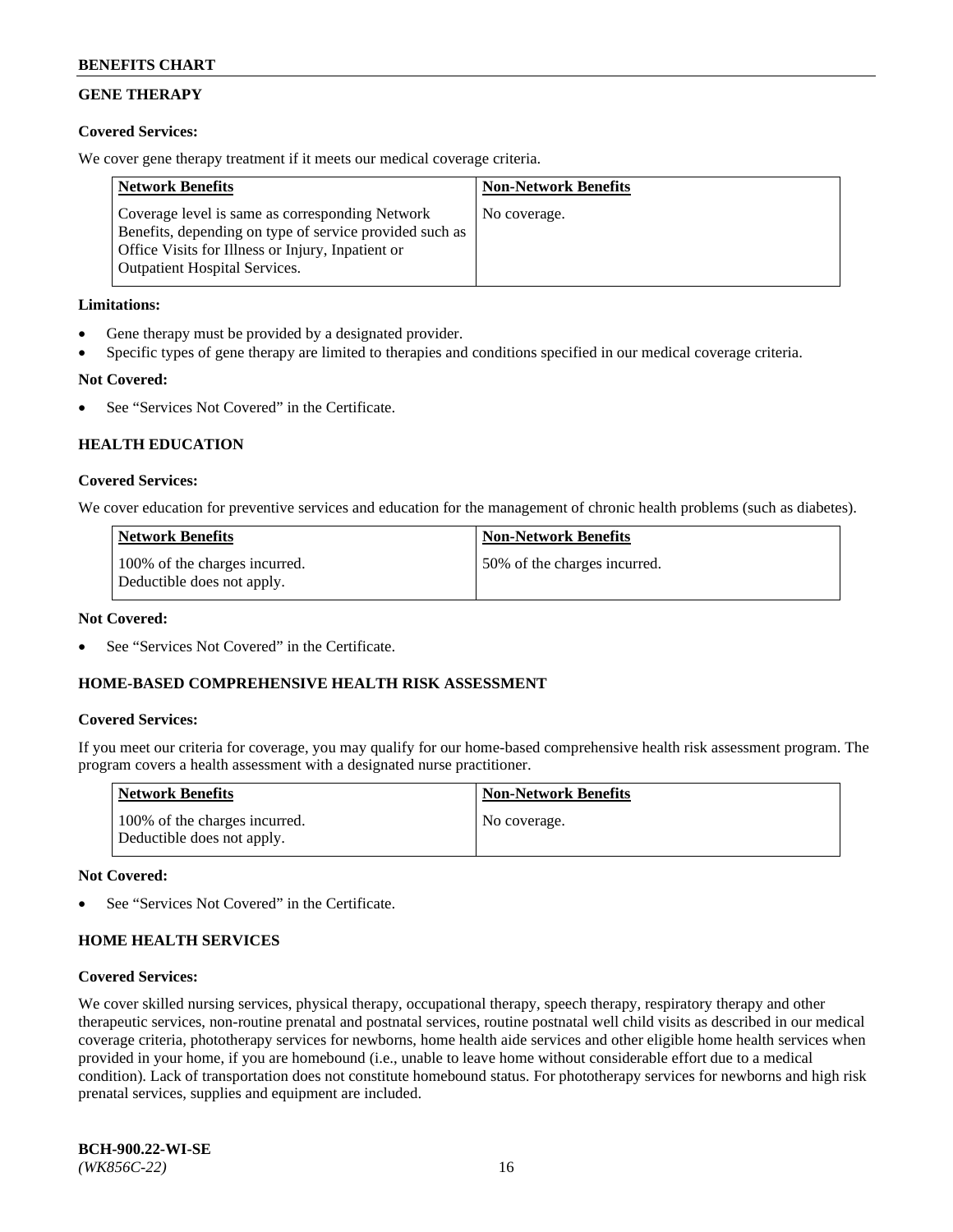We cover total parenteral nutrition/intravenous ("TPN/IV") therapy, equipment, supplies and drugs in connection with IV therapy. IV line care kits are covered under Durable Medical Equipment.

We cover palliative care benefits. Palliative care includes symptom management, education and establishing goals of care. We waive the requirement that you be homebound for a limited number of home visits for palliative care (as shown in this Benefits Chart), if you have a life-threatening, non-curable condition which has a prognosis of survival of two years or less. Additional palliative care visits are eligible under the home health services benefit if you are homebound and meet all other requirements defined in this section.

You do not need to be homebound to receive total parenteral nutrition/intravenous ("TPN/IV") therapy.

Home health services are eligible and covered only when:

- medically necessary; and
- provided as rehabilitative care, terminal care or maternity care; and
- ordered by a physician, and included in the written home care plan.

### **Physical therapy, occupational therapy, speech therapy, respiratory therapy, home health aide services and palliative care**

| <b>Network Benefits</b>      | <b>Non-Network Benefits</b>  |
|------------------------------|------------------------------|
| 70% of the charges incurred. | 50% of the charges incurred. |

## **TPN/IV therapy, skilled nursing services, non-routine prenatal/postnatal services, and phototherapy**

| <b>Network Benefits</b>      | Non-Network Benefits         |
|------------------------------|------------------------------|
| 70% of the charges incurred. | 50% of the charges incurred. |

Each 24-hour visit (or shifts up to 24-hour visits) equals one visit and counts toward the Maximum visits for all other services shown below. Any visit that lasts less than 24 hours regardless of the length of the visit, will count as one visit toward the Maximum visits for all other services shown below. All visits must be medically necessary and benefit eligible.

#### **Routine postnatal well child visit**

| <b>Network Benefits</b>                                     | <b>Non-Network Benefits</b>  |
|-------------------------------------------------------------|------------------------------|
| 100% of the charges incurred.<br>Deductible does not apply. | 50% of the charges incurred. |

## **Maximum visits for palliative care**

If you are eligible to receive palliative care in the home and you are not homebound, there is a maximum of 12 visits per calendar year.

#### **Maximum visits for all services other than palliative care**

| Network Benefits             | <b>Non-Network Benefits</b>  |
|------------------------------|------------------------------|
| 60 visits per calendar year. | 30 visits per calendar year. |

Each visit provided under the Network Benefits and Non-Network Benefits counts toward the maximums shown under both Maximum visits sections. The routine postnatal well child visits do not count toward the visit limit.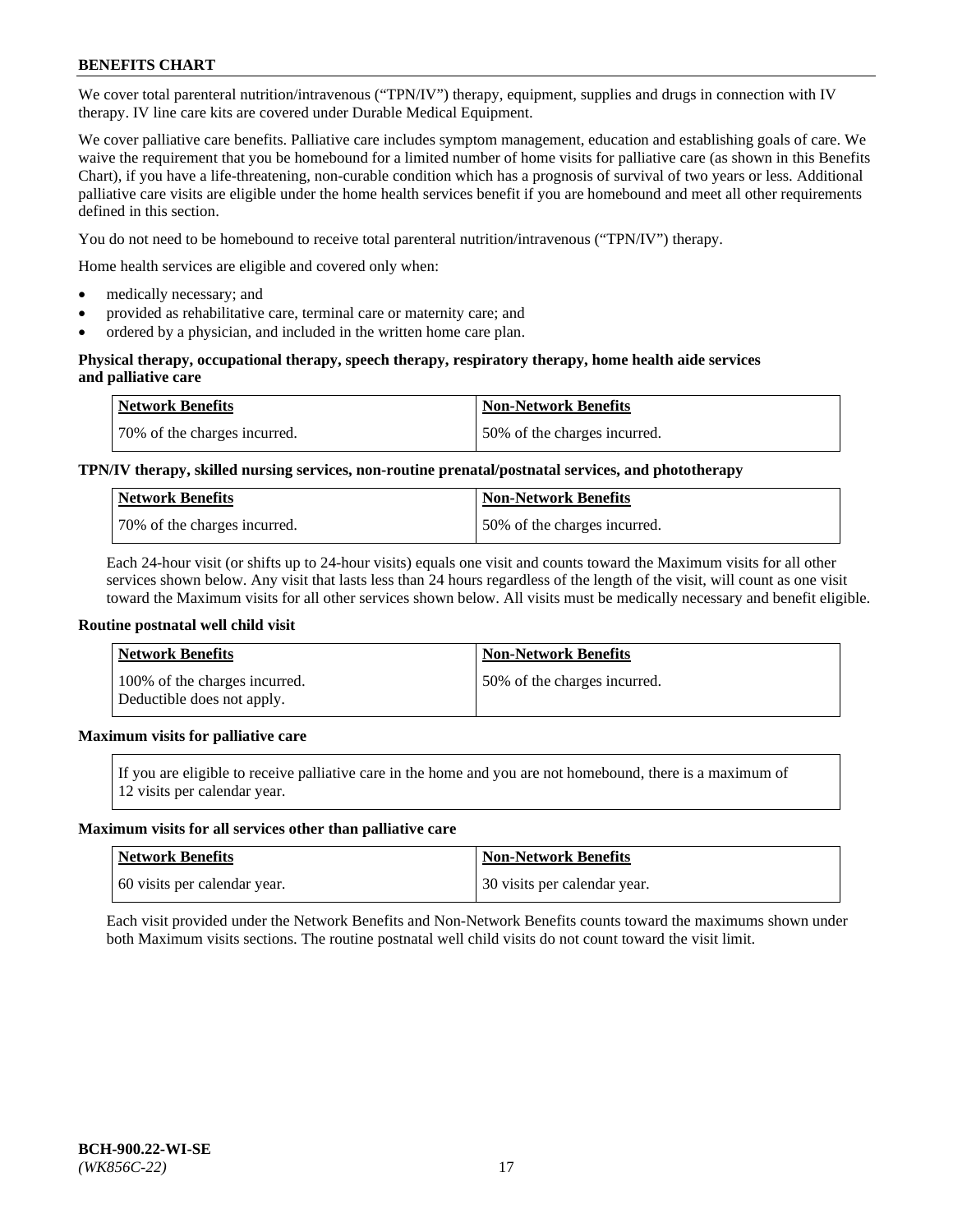### **Limitations:**

- Home health services are not provided as a substitute for a primary caregiver in the home or as relief (respite) for a primary caregiver in the home. We will not reimburse family members or residents in your home for the above services.
- A service shall not be considered a skilled nursing service merely because it is performed by, or under the direct supervision of, a licensed nurse. Where a service (such as tracheotomy suctioning or ventilator monitoring) or like services, can be safely and effectively performed by a non-medical person (or self-administered), without the direct supervision of a licensed nurse, the service shall not be regarded as a skilled nursing service, whether or not a skilled nurse actually provides the service. The unavailability of a competent person to provide a non-skilled service shall not make it a skilled service when a skilled nurse provides it. Only the skilled nursing component of so-called "blended" services (i.e. services which include skilled and non-skilled components) are covered under this Benefits Chart.

## **Not Covered:**

- Financial or legal counseling services.
- Housekeeping or meal services in your home.
- Private duty nursing services.
- Services provided by a family member or enrollee, or a resident in the enrollee's home.
- Vocational rehabilitation and recreational or educational therapy. Recreation therapy is therapy provided solely for the purpose of recreation, including, but not limited to: (a) requests for physical therapy or occupational therapy to improve athletic ability, and (b) braces or guards to prevent sports injuries.
- See "Services Not Covered" in the Certificate.

## **HOME HOSPICE SERVICES**

## **Applicable Definitions:**

**Part-time.** This is up to two hours of service per day, more than two hours is considered continuous care.

**Continuous Care.** This is from two to twelve hours of service per day provided by a registered nurse, licensed practical nurse, or home health aide, during a period of crisis in order to maintain a terminally ill patient at home.

**Appropriate Facility.** This is a nursing home, hospice residence, or other inpatient facility.

**Custodial Care Related to Hospice Services.** This means providing assistance in the activities of daily living and the care needed by a terminally ill patient which can be provided by primary caregiver (i.e., family member or friend) who is responsible for the patient's home care.

## **Covered Services:**

**Home hospice program.** We cover the services described below if you are terminally ill and accepted as a home hospice program participant. You must meet the eligibility requirements of the program, and elect to receive services through the home hospice program. The services will be provided in your home, with inpatient care available when medically necessary as described below. If you elect to receive hospice services, you do so in lieu of curative treatment for your terminal illness for the period you are enrolled in the home hospice program.

**Eligibility:** In order to be eligible to be enrolled in the home hospice program, you must: (1) be a terminally ill patient (prognosis of six months or less); (2) have chosen a palliative treatment focus (i.e., emphasizing comfort and supportive services rather than treatment attempting to cure the disease or condition); and (3) continue to meet the terminally ill prognosis as reviewed by our medical director or his or her designee over the course of care. You may withdraw from the home hospice program at any time.

**Eligible services:** Hospice services include the following services provided in accordance with an approved hospice treatment plan.

- Home health services:
	- o Part-time care provided in your home by an interdisciplinary hospice team (which may include a physician, nurse, social worker, and spiritual counselor) and medically necessary home health services are covered.
	- o One or more periods of continuous care in your home or in a setting which provides day care for pain or symptom management, when medically necessary, will be covered.
- Inpatient services: We cover medically necessary inpatient services.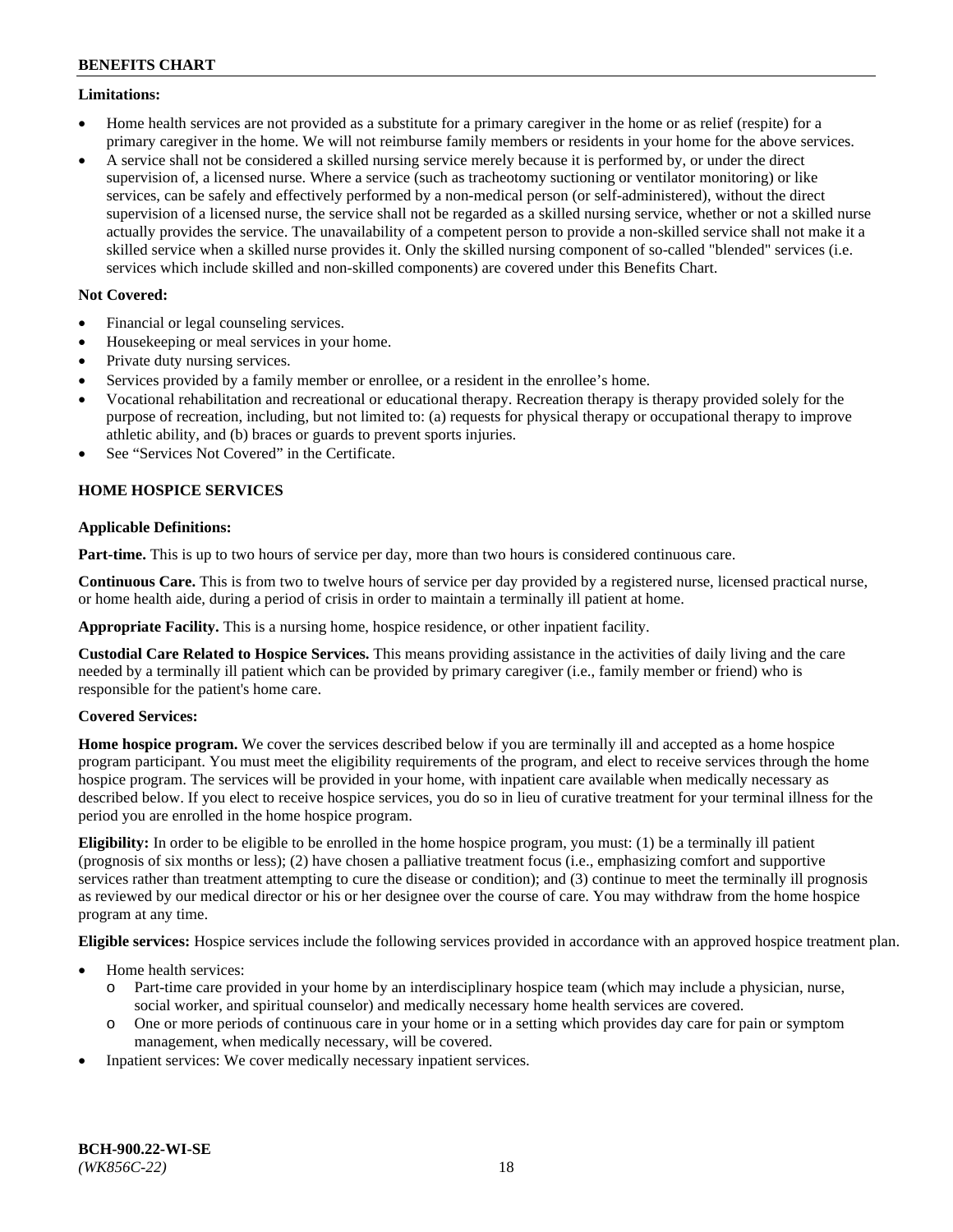- Other services:
	- Respite care is covered for care in your home or in an appropriate facility, to give your primary caregivers (i.e., family members or friends) rest and/or relief when necessary in order to maintain a terminally ill patient at home.
	- o Medically necessary medications for pain and symptom management.
	- o Semi-electric hospital beds and other durable medical equipment are covered.
	- Emergency and non-emergency care is covered.

| Network Benefits             | Non-Network Benefits         |
|------------------------------|------------------------------|
| 70% of the charges incurred. | 50% of the charges incurred. |

Respite care is limited to 5 days per episode, and respite care and continuous care combined are limited to 30 days.

## **Not Covered:**

- Financial or legal counseling services.
- Housekeeping or meal services in your home.
- Custodial or maintenance care related to hospice services, whether provided in the home or in a nursing home.
- Any service not specifically described as covered services under this home hospice services benefits.
- Any services provided by members of your family or residents in your home.
- See "Services Not Covered" in the Certificate.

## **HOSPITAL AND SKILLED NURSING FACILITY SERVICES**

#### **Covered Services:**

We cover services as described below.

## **Medical or surgical hospital services**

**Inpatient hospital services:** We cover the following medical or surgical services, for the treatment of acute illness or injury, which require the level of care only provided in an acute care facility. These services must be authorized by a physician.

Inpatient hospital services include: room and board; the use of operating or maternity delivery rooms; intensive care facilities; newborn nursery facilities; general nursing care, anesthesia, laboratory and diagnostic imaging services, radiation therapy, physical therapy, prescription drugs or other medications administered during treatment, blood and blood products (unless replaced), and blood derivatives, and other diagnostic or treatment related hospital services; physician and other professional medical and surgical services provided while in the hospital, including gender confirmation surgery that meets medical coverage criteria.

We cover, following a vaginal delivery, a minimum of 48 hours of inpatient care for the mother and newborn child. We cover, following a caesarean section delivery, a minimum of 96 hours of inpatient care for the mother and newborn child.

Group health plans and health insurance issuers generally may not, under Federal law, restrict benefits for any hospital length of stay in connection with childbirth for the mother of newborn child to less than 48 hours following a vaginal delivery, or less than 96 hours following a caesarean section. However, Federal law generally does not prohibit the mother's or newborn's attending provider, after consulting with the mother, from discharging the mother or her newborn earlier than 48 hours (or 96 hours as applicable). In any case plans and issuers may not, under Federal law, require that a provider obtain authorization from the plan or the insurance issuer for prescribing a length of stay not in excess of 48 hours (or 96 hours).

| <b>Network Benefits</b>      | <b>Non-Network Benefits</b>  |
|------------------------------|------------------------------|
| 70% of the charges incurred. | 50% of the charges incurred. |

Each Insured's admission or confinement, including that of a newborn child, is separate and distinct from the admission or confinement of any other Insured.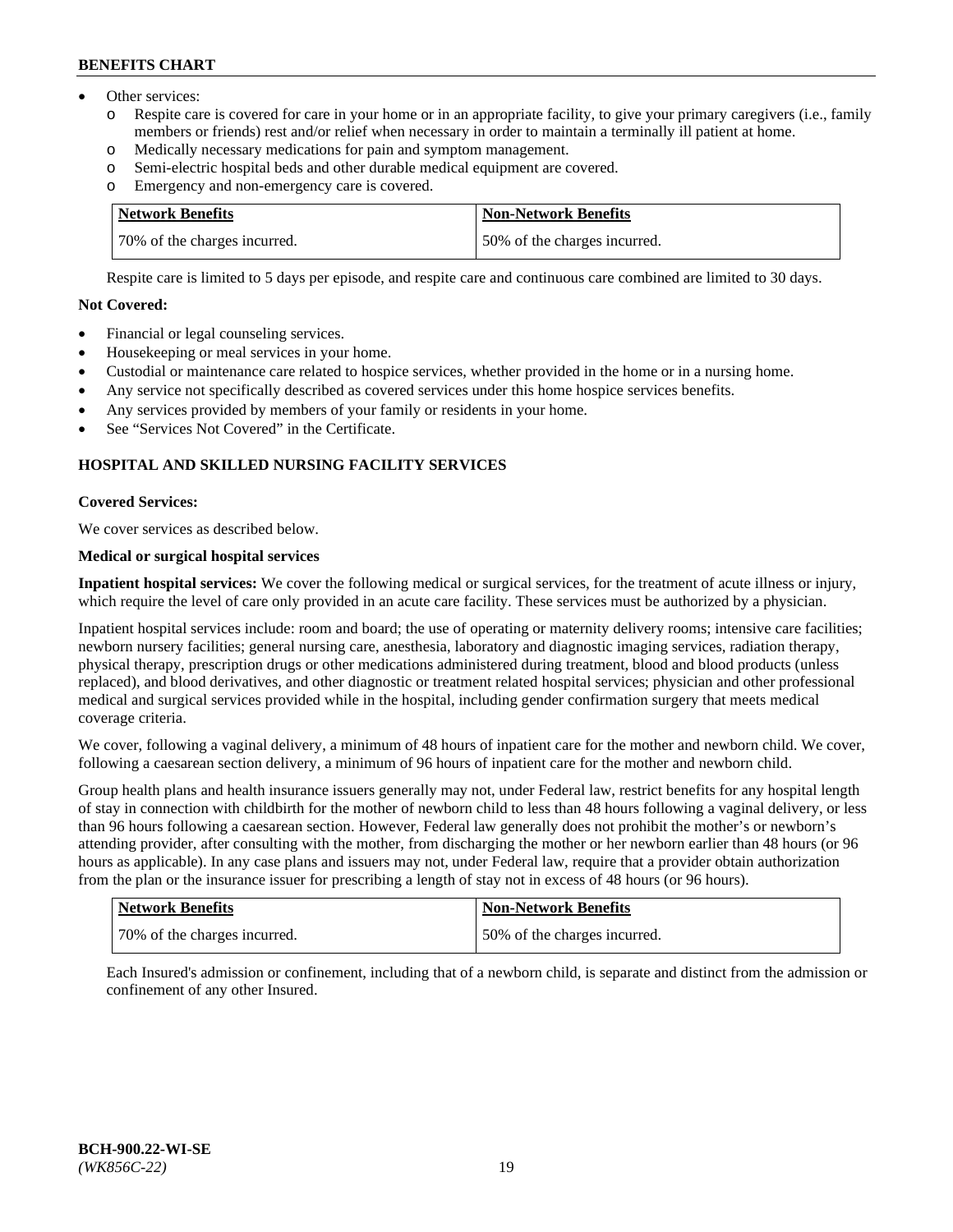**Outpatient hospital, ambulatory care or surgical facility services:** We cover the following medical and surgical services, for diagnosis or treatment of illness or injury on an outpatient basis. These services must be authorized by a physician.

Outpatient services include: use of operating rooms, maternity delivery rooms or other outpatient departments, rooms or facilities; and the following outpatient services: general nursing care, anesthesia, laboratory and diagnostic imaging services, radiation therapy, physical therapy, drugs administered during treatment, blood and blood products (unless replaced), and blood derivatives, and other diagnostic or treatment related outpatient services; physician and other professional medical and surgical services provided while an outpatient, including colonoscopies (starting at age 50, or under age 50 for people at high risk of colorectal cancer), and gender confirmation surgery that meets medical coverage criteria.

For Network Benefits, non-emergent, scheduled outpatient Magnetic Resonance Imaging (MRI) and Computed Tomography (CT) must be provided at a designated facility. Your physician or facility will obtain or verify prior authorization for these services, as needed.

To see the benefit level for diagnostic imaging services, laboratory services and physical therapy, see benefits under Diagnostic Imaging Services, Laboratory Services and Physical Therapy in this Benefits Chart.

| <b>Network Benefits</b>       | <b>Non-Network Benefits</b>  |
|-------------------------------|------------------------------|
| 170% of the charges incurred. | 50% of the charges incurred. |

#### **Skilled nursing facility care:**

We cover room and board, daily skilled nursing and related ancillary services for post-acute treatment and rehabilitative care of illness or injury that meets medical coverage criteria. Rehabilitation services are limited to services where significant measurable progress is expected to occur within a reasonable period of time.

| <b>Network Benefits</b> |                                              | <b>Non-Network Benefits</b>                  |
|-------------------------|----------------------------------------------|----------------------------------------------|
|                         | 70\% of the charges incurred.                | 50% of the charges incurred.                 |
|                         | Limited to a 30-day maximum per confinement. | Limited to a 30-day maximum per confinement. |

Each day of services provided under the Network Benefits and Non-Network Benefits, combined, applies toward the maximum shown above.

## **Not Covered:**

- Services for items for personal convenience, such as television rental, are not covered.
- See "Services Not Covered" in the Certificate.

## **INFERTILITY DIAGNOSIS**

#### **Covered Services:**

We cover the diagnosis of infertility. These services include diagnostic procedures and tests provided in connection with an infertility evaluation, office visits and consultations to diagnose infertility.

| Network Benefits             | <b>Non-Network Benefits</b>  |
|------------------------------|------------------------------|
| 70% of the charges incurred. | 50% of the charges incurred. |

Coverage is limited to office visits and consultations to diagnose infertility. Treatment is not covered.

#### **Not Covered:**

- Infertility/fertility treatment, including, but not limited to, office visits, laboratory services, diagnostic imaging services and fertility drugs; reversal of sterilization; and sperm, ova or embryo acquisition, retrieval or storage; however, we cover office visits and consultations to diagnose infertility.
- Services related to the establishment of surrogate pregnancy and fees for a surrogate. However, pregnancy and maternity services are covered for an Insured under this Benefits Chart, including a surrogate pregnancy.
- See "Services Not Covered" in the Certificate.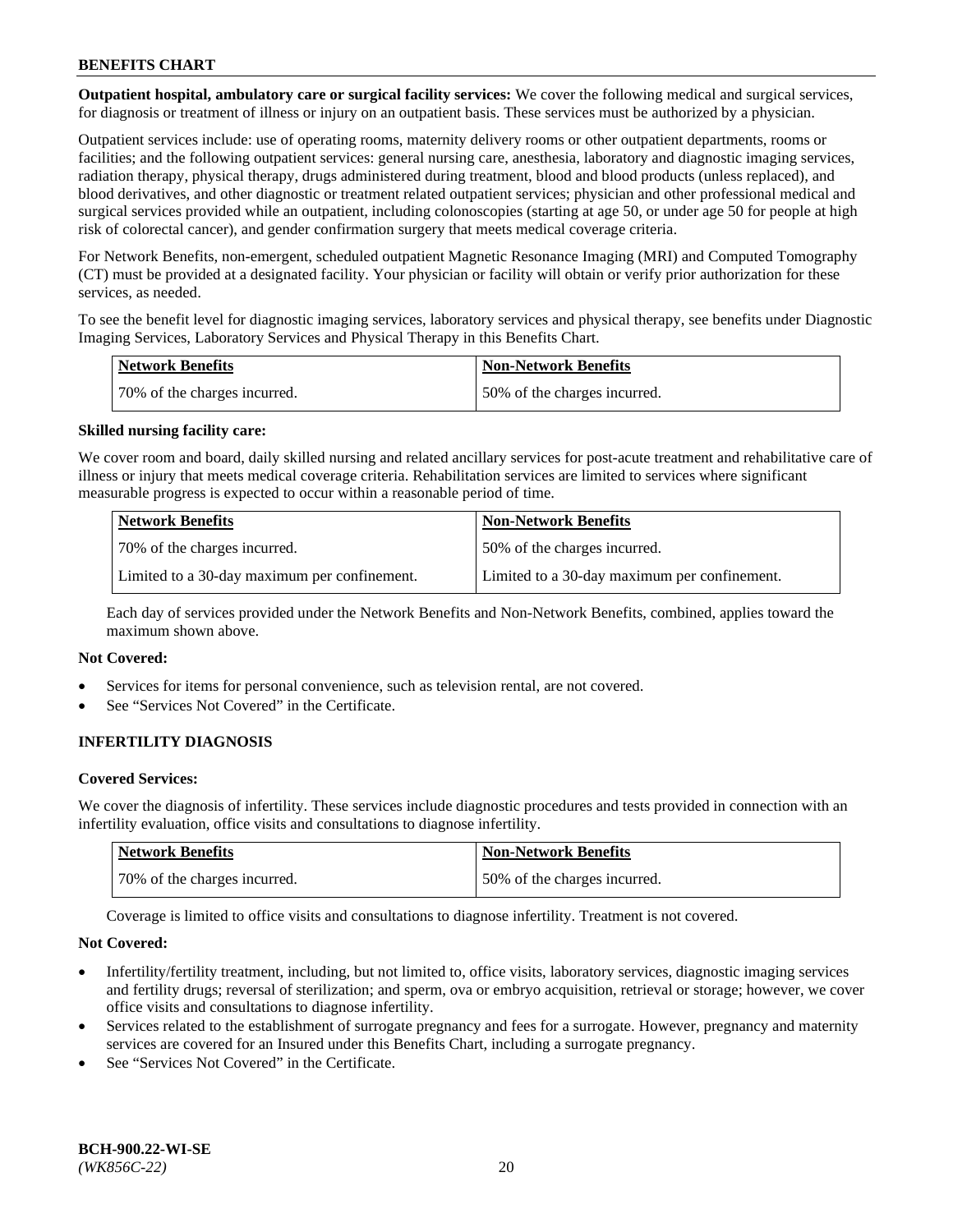# **LABORATORY SERVICES**

## **Covered Services:**

We cover laboratory tests when ordered by a provider and provided in a clinic or outpatient hospital facility. This includes blood tests to detect lead exposure in children between the ages of 6 months and 72 months.

To see the benefit level for inpatient hospital or skilled nursing facility services, see benefits under "Inpatient Hospital and Skilled Nursing Facility Services" in this Benefits Chart.

## **Prostate-specific antigen (PSA) testing**

| <b>Network Benefits</b>      | <b>Non-Network Benefits</b>  |
|------------------------------|------------------------------|
| 70% of the charges incurred. | 50% of the charges incurred. |

#### **All other laboratory services**

### **Services for illness or injury**

| Network Benefits             | <b>Non-Network Benefits</b>  |
|------------------------------|------------------------------|
| 70% of the charges incurred. | 50% of the charges incurred. |

## **Preventive services**

Laboratory services associated with preventive services are covered at the benefit level shown in the "Preventive Services" section of this Benefits Chart.

#### **Not Covered:**

See "Services Not Covered" in the Certificate.

## **MASTECTOMY RECONSTRUCTION BENEFIT**

## **Covered Services:**

We cover reconstruction of the breast on which the mastectomy has been performed; surgery and reconstruction of the other breast to produce symmetrical appearance, and prostheses and physical complications of all stages of mastectomy, including lymphedemas.

| <b>Network Benefits</b>                               | <b>Non-Network Benefits</b>                           |
|-------------------------------------------------------|-------------------------------------------------------|
| Coverage level is same as corresponding Network       | Coverage level is same as corresponding Non-Network   |
| Benefits, depending on type of service provided, such | Benefits, depending on type of service provided, such |
| as Office Visits for Illness or Injury, Inpatient or  | as Office Visits for Illness or Injury, Inpatient or  |
| <b>Outpatient Hospital Services.</b>                  | <b>Outpatient Hospital Services.</b>                  |

## **Not Covered:**

See "Services Not Covered" in the Certificate.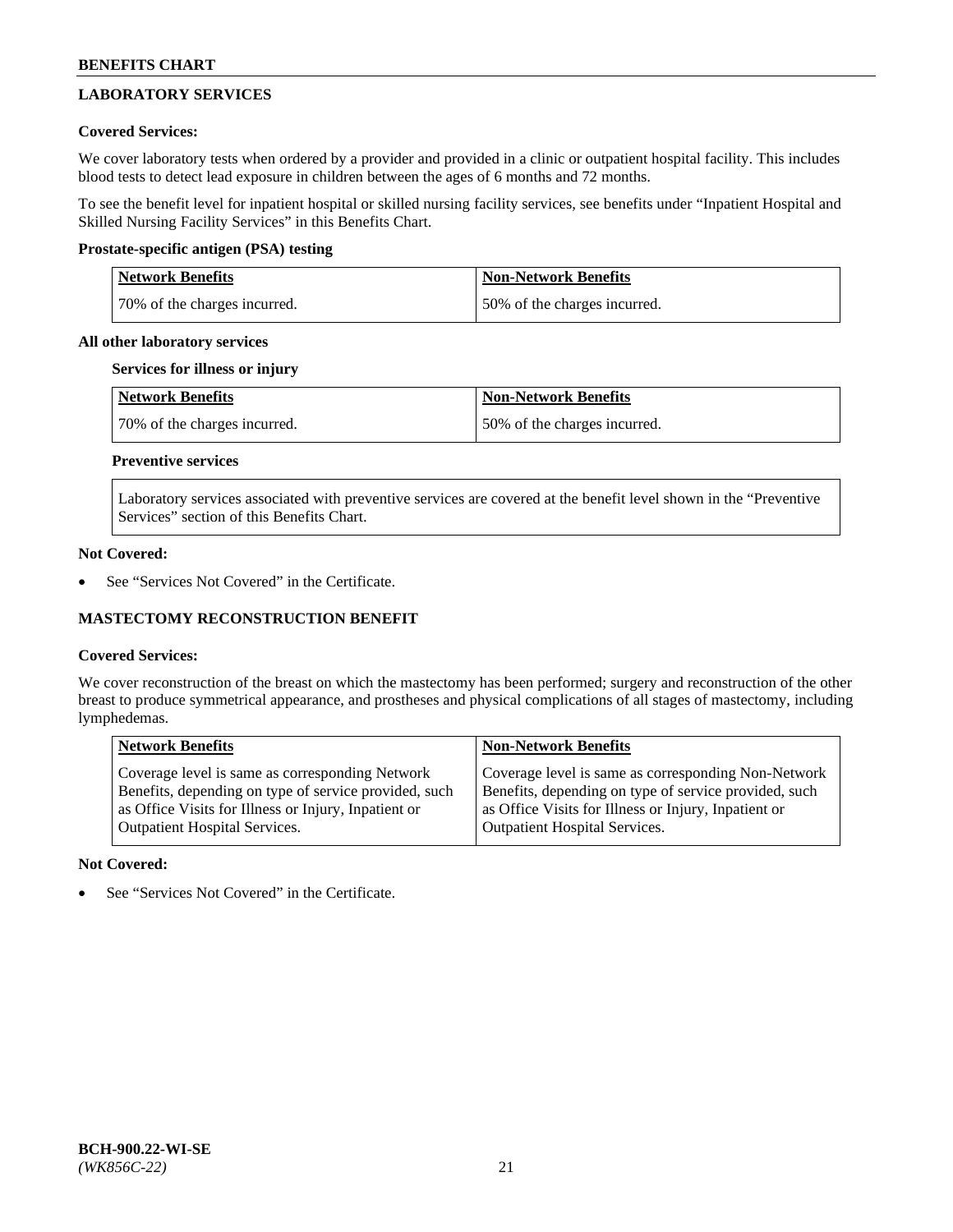## **MEDICATION THERAPY DISEASE MANAGEMENT PROGRAM**

#### **Covered Services:**

If you meet our criteria for coverage, you may qualify for our Medication Therapy Disease Management Program.

The program covers consultations with a designated Network pharmacist.

Covered services are based on established medical policies, which are subject to periodic review and modification by the medical directors. These medical policies (medical coverage criteria) are available by calling Member Services, or logging on to your "*my*HealthPartners" account at [healthpartners.com.](http://www.healthpartners.com/)

| <b>Network Benefits</b>                                     | <b>Non-Network Benefits</b> |
|-------------------------------------------------------------|-----------------------------|
| 100% of the charges incurred.<br>Deductible does not apply. | No coverage.                |

#### **Not Covered:**

See "Services Not Covered" in the Certificate.

## **OFFICE VISITS FOR ILLNESS OR INJURY**

#### **Covered Services:**

We cover the following when medically necessary: professional medical and surgical services and related supplies, including biofeedback, of physicians and other health care providers; blood and blood products (unless replaced) and blood derivatives.

We cover diagnosis and treatment of illness or injury to the eyes. Where contact or eye glass lenses are prescribed as medically necessary for the post-operative treatment of cataracts or for the treatment of aphakia, acute or chronic corneal pathology, or keratoconus, we cover the initial evaluation, lenses and fitting. Insureds must pay for lens replacement beyond the initial pair.

Services received via video, E-visit or telephone are covered under the "Telehealth/Telemedicine Services" section.

#### **Office visits**

| <b>Network Benefits</b>      | <b>Non-Network Benefits</b>  |
|------------------------------|------------------------------|
| 70% of the charges incurred. | 50% of the charges incurred. |

#### **Convenience clinics**

| Network Benefits             | <b>Non-Network Benefits</b>  |
|------------------------------|------------------------------|
| 70% of the charges incurred. | 50% of the charges incurred. |

#### **First three visits**

The first three mental health and substance use disorder treatment visits, urgent care visits, office visits, convenience clinic visits, telephone visits and E-visits (other than Virtuwell) combined in a calendar year are covered at 100%, not subject to the deductible.

Physician services are included; however, charges for day treatment services, group visits, office procedures, laboratory, radiology and other ancillary services are not included and will be subject to the deductible and coinsurance and/or copayment.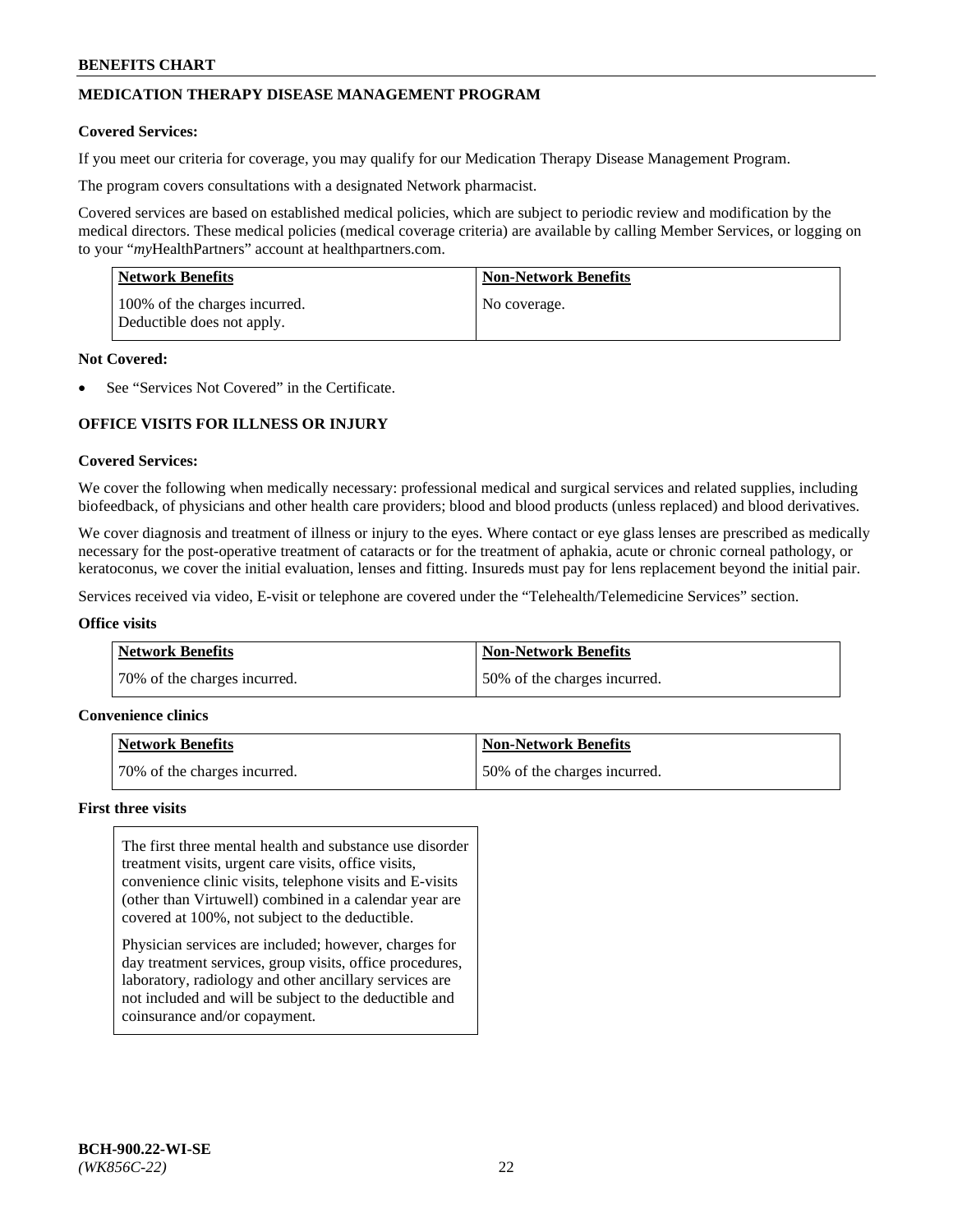#### **Injections administered in a physician's office, other than immunizations**

#### **Allergy injections**

| <b>Network Benefits</b>      | Non-Network Benefits         |
|------------------------------|------------------------------|
| 70% of the charges incurred. | 50% of the charges incurred. |

#### **All other injections**

| <b>Network Benefits</b>      | <b>Non-Network Benefits</b>  |
|------------------------------|------------------------------|
| 70% of the charges incurred. | 50% of the charges incurred. |

#### **Not Covered:**

- Court ordered treatment, except as described in this Benefits Chart. Any resulting court ordered treatment for mental health services will be subject to the Certificate's requirement for medical necessity.
- See "Services Not Covered" in the Certificate.

## **PEDIATRIC EYEWEAR**

#### **Covered Services:**

We cover pediatric eyewear for children.

Routine eye exams are covered under the "Preventive Services" section.

| <b>Network Benefits</b>      | <b>Non-Network Benefits</b> |
|------------------------------|-----------------------------|
| 70% of the charges incurred. | No coverage.                |

#### **Limitations:**

- Coverage under this provision will continue until the end of the month in which the child turns age 19.
- Limited to one of the following per calendar year:
	- o one pair of eyeglasses including one set of prescription lenses, frames from our designated eyewear collection and anti-scratch coating; or
	- o one pair of non-disposable contact lenses; or
	- o a one-year supply of disposable contact lenses.
- Contact lens fittings are limited to two per calendar year.

## **Not Covered:**

- Frames that are not included in our designated eyewear collection. However, one pair of lenses will be covered if an Insured chooses frames outside our designated eyewear collection.
- More than one pair of lenses or frames or non-disposable contacts per calendar year, regardless of the reason. This includes replacement of eyeglasses or contact lenses due to loss, breakage, theft, or change in prescription.
- Safety glasses or goggles for sports or vocational reasons.
- Upgrades including, but not limited to, UV protection and no-line multifocal lenses.
- See "Services Not Covered" in the Certificate.

## **PHYSICAL THERAPY, OCCUPATIONAL THERAPY, SPEECH THERAPY AND OTHER SPECIFIED THERAPIES**

## **Covered Services:**

We cover the following physical therapy, occupational therapy and speech therapy services:

- Medically necessary rehabilitative care to correct the effects of illness or injury.
- Habilitative care rendered for congenital, developmental or medical conditions which have significantly limited the successful initiation of normal speech and normal motor development.

Massage therapy which is performed in conjunction with other treatment/modalities by a physical or occupational therapist is part of a prescribed treatment plan and is not billed separately is covered.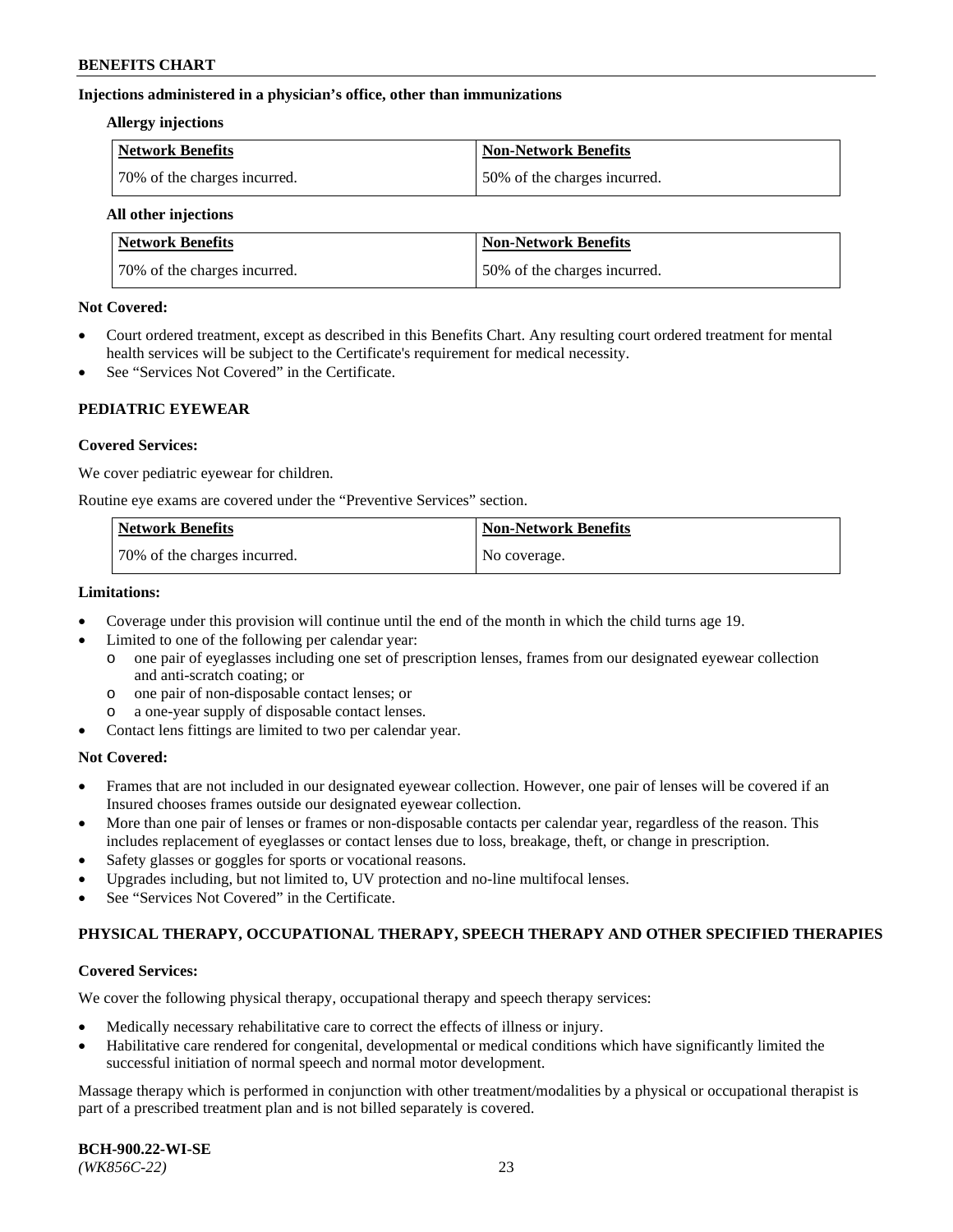We cover services provided in a clinic. To see the benefit level for inpatient hospital or skilled nursing facility services, see benefits under "Inpatient Hospital and Skilled Nursing Facility Services".

## **Rehabilitative care**

| <b>Network Benefits</b>                                                                       | <b>Non-Network Benefits</b>                                                                   |
|-----------------------------------------------------------------------------------------------|-----------------------------------------------------------------------------------------------|
| 70% of the charges incurred.                                                                  | 50% of the charges incurred.                                                                  |
| Physical, Occupational and Speech Therapy are<br>limited to 20 visits each per calendar year. | Physical, Occupational and Speech Therapy are<br>limited to 20 visits each per calendar year. |

#### **In addition to the services provided above, we cover a minimum of:**

- 20 visits per calendar year for pulmonary rehabilitation.
- 36 visits per calendar year for cardiac rehabilitation.
- 30 visits per calendar year for post-cochlear implant aural therapy.
- 20 visits per calendar year for cognitive rehabilitation.

The maximum number of visits is combined for Network Benefits and Non-Network Benefits.

## **Habilitative services**

| <b>Network Benefits</b>                                                                       | <b>Non-Network Benefits</b>                                                                   |
|-----------------------------------------------------------------------------------------------|-----------------------------------------------------------------------------------------------|
| 70% of the charges incurred.                                                                  | 50% of the charges incurred.                                                                  |
| Physical, Occupational and Speech Therapy are<br>limited to 20 visits each per calendar year. | Physical, Occupational and Speech Therapy are<br>limited to 20 visits each per calendar year. |

The maximum number of visits is combined for Network Benefits and Non-Network Benefits.

## **Not Covered:**

- Massage therapy for the purpose of comfort or convenience of the Insured.
- See "Services Not Covered" in the Certificate.

## **PRE-DIABETES DISEASE MANAGEMENT PROGRAM**

## **Covered Services:**

If you meet criteria for coverage, you may qualify for the Pre-Diabetes Disease Management Program through Omada Health. The program covers group health coaching which focuses on weight loss, exercise, behavior modification and health education at select locations determined by the plan.

| <b>Network Benefits</b>                                     | <b>Non-Network Benefits</b> |
|-------------------------------------------------------------|-----------------------------|
| 100% of the charges incurred.<br>Deductible does not apply. | Not applicable.             |

## **Not Covered:**

See "Services Not Covered" in the Certificate.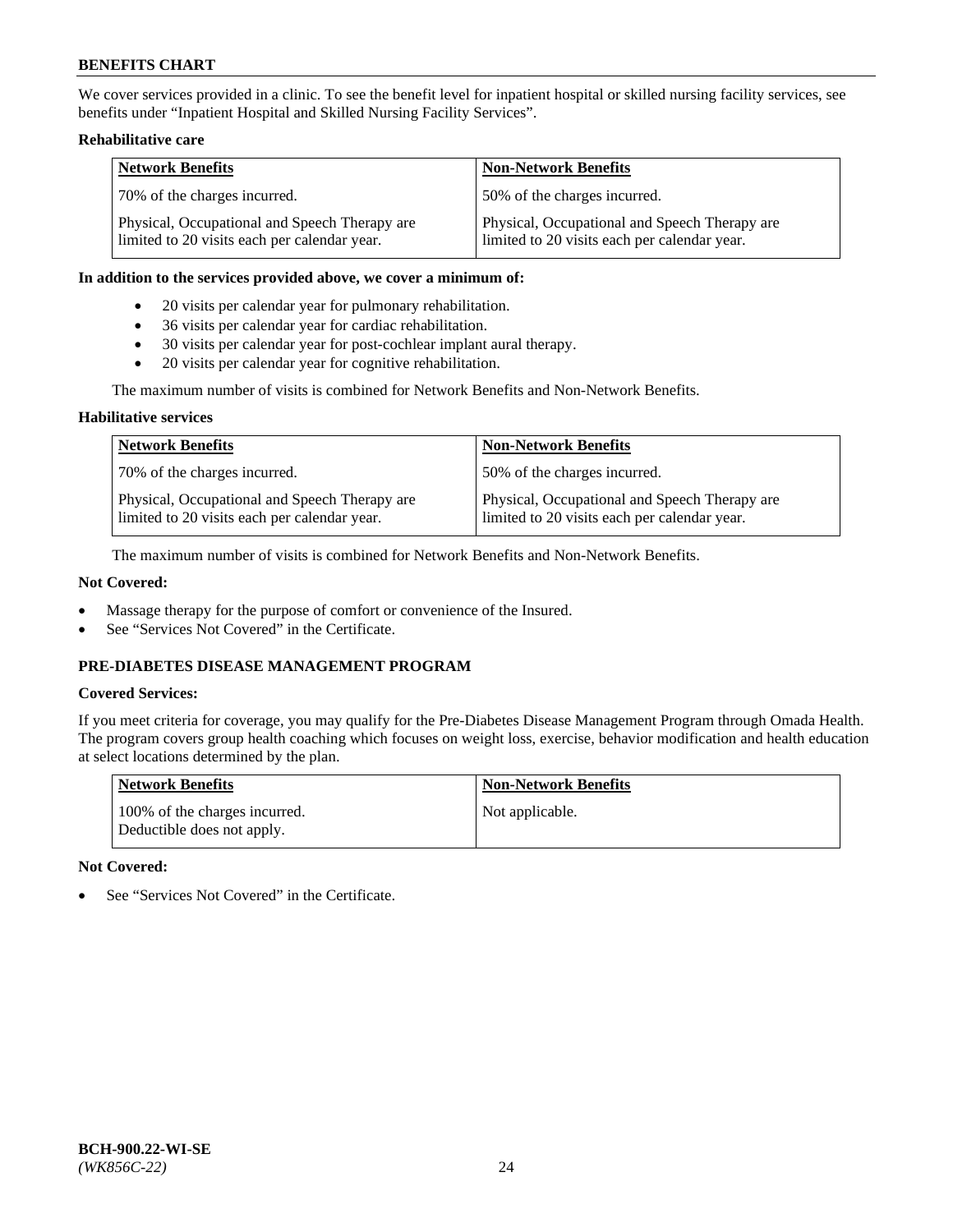## **PRESCRIPTION DRUG SERVICES**

#### **Covered Services:**

We cover prescription drugs and medications that can be self-administered or are administered in a physician's office.

We will refill a prescription for eye drops covered under this Benefits Chart if the Insured requests a refill and the original prescription specified that additional quantities would be needed, providing the refill request does not exceed the quantities needed, and the following conditions are met:

- If the Insured requests a 30-day refill supply, the request must be made between 22 and 30 days of the later of (a) the original date that the prescription was distributed to the Insured or (b) the date that the most recent refill was distributed to the Insured; or
- If the Insured requests a 90-day refill supply, the request must be made between 67 and 90 days of the later of (a) the original date that the prescription was distributed to the Insured or (b) the date that the most recent refill was distributed to the Insured.

### **For Network Benefits, drugs and medications must be obtained at a Network pharmacy.**

#### **If a copayment is required, you must pay one copayment for each 31-day supply, or portion thereof.**

## **Outpatient drugs (except as specified below)**

| <b>Network Benefits</b>                                                                                                                                                                                           | <b>Non-Network Benefits</b>  |
|-------------------------------------------------------------------------------------------------------------------------------------------------------------------------------------------------------------------|------------------------------|
| 100% of the charges incurred, subject to a copayment of<br>\$5 for generic low cost formulary drugs and 100% of<br>the charges incurred, subject to a copayment of \$25 for<br>generic high cost formulary drugs. | 50% of the charges incurred. |
| Brand name formulary drugs are covered at 100% of the<br>charges incurred, subject to a copayment of \$60.                                                                                                        |                              |
| In no event will your cost for a formulary insulin drug<br>exceed \$25.                                                                                                                                           |                              |
| Non-formulary drugs are covered at 100% of the<br>charges incurred, subject to a copayment of \$150.                                                                                                              |                              |
| Deductible does not apply.                                                                                                                                                                                        |                              |

**Oral chemotherapy drugs** are included on the specialty drug list. However, you pay the applicable outpatient drug copayment. As required by Wisconsin law, your maximum copayment will not be more than \$100 per prescription for a 31-day supply.

## **Mail order drugs**

| <b>Network Benefits</b>                                                                                                                                                         | <b>Non-Network Benefits</b>                                                                                                |
|---------------------------------------------------------------------------------------------------------------------------------------------------------------------------------|----------------------------------------------------------------------------------------------------------------------------|
| For your convenience, you may also get up to a<br>93-day supply of outpatient prescription drugs that<br>can be self-administered through the designated mail<br>order service. | Mail order drugs are only available through the<br>designated mail order service.<br>See Network Mail Order Drugs Benefit. |
| Specialty drugs are not available through the mail<br>order service.                                                                                                            |                                                                                                                            |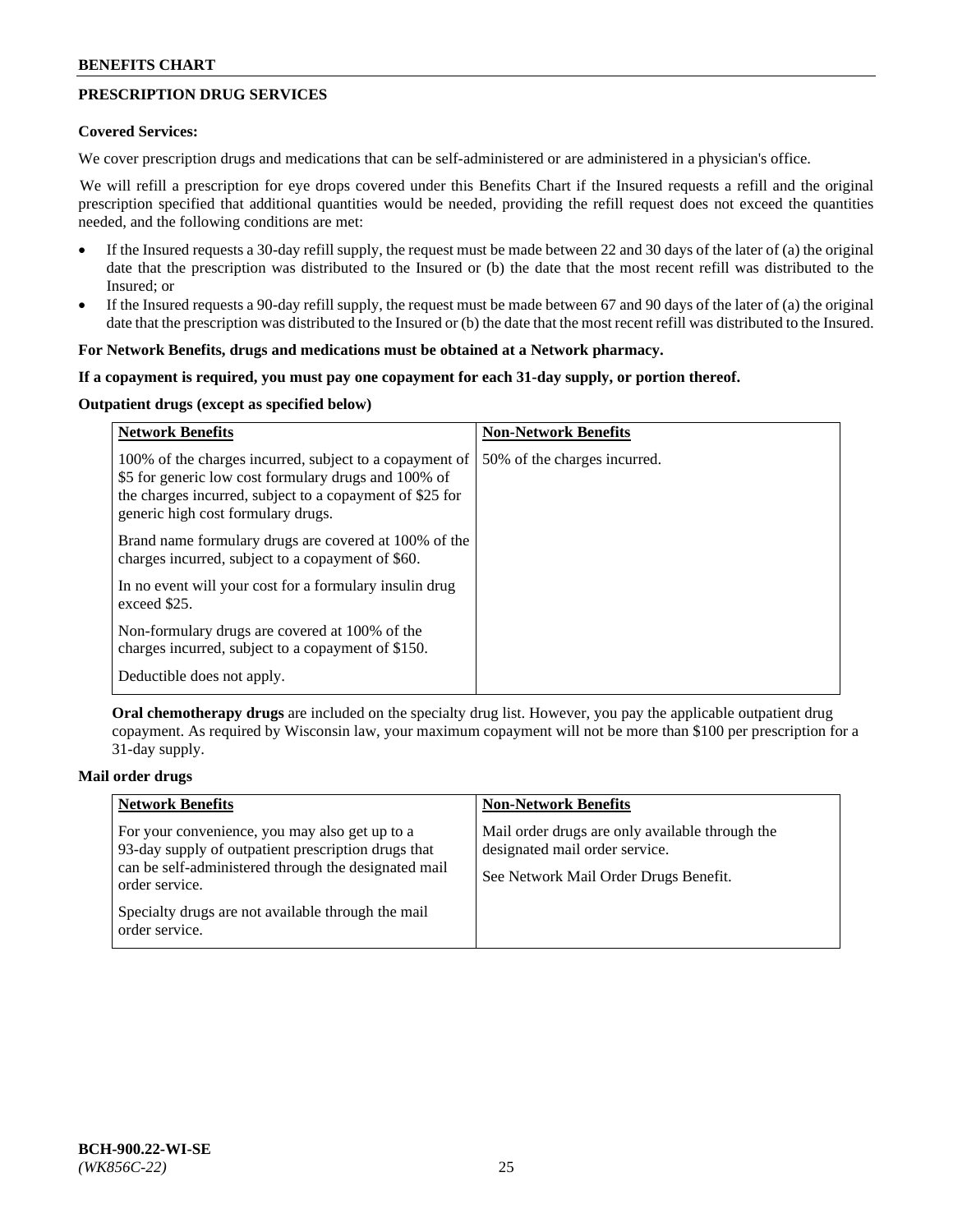## **Specialty drugs which are self-administered**

| <b>Network Benefits</b>                                                                                              | <b>Non-Network Benefits</b> |
|----------------------------------------------------------------------------------------------------------------------|-----------------------------|
| 80% of the charges incurred.<br>Deductible does not apply.                                                           | No coverage.                |
| Specialty drugs are limited to drugs on the<br>specialty drug list and must be obtained from a<br>designated vendor. |                             |

**Oral chemotherapy drugs** are included on the specialty drug list. However, you pay the applicable outpatient drug copayment. As required by Wisconsin law, your maximum copayment will not be more than \$100 per prescription for a 31-day supply.

## **Tobacco cessation drugs. All FDA approved tobacco cessation drugs are covered.**

| <b>Network Benefits</b>                                     | <b>Non-Network Benefits</b>  |
|-------------------------------------------------------------|------------------------------|
| 100% of the charges incurred.<br>Deductible does not apply. | 50% of the charges incurred. |

## **Contraceptive drugs**

| <b>Network Benefits</b>                                                                                                                                         | <b>Non-Network Benefits</b>  |
|-----------------------------------------------------------------------------------------------------------------------------------------------------------------|------------------------------|
| 100% of the charges incurred for formulary drugs.<br>Deductible does not apply.                                                                                 | 50% of the charges incurred. |
| If a physician requests that a non-formulary<br>contraceptive drug be dispensed as written, the drug<br>will be covered at 100%, not subject to the deductible. |                              |

**ACA preventive medications.** We cover preventive medications currently recommended by USPSTF with an A or B rating if they are prescribed by your medical provider and they are listed on our Commercial ACA Preventive Drug List. Preventive medications are subject to periodic review and modification. Changes would be effective in accordance with the federal rules and reflected in our current medical coverage criteria for preventive care services.

| <b>Network Benefits</b>                                     | <b>Non-Network Benefits</b>  |
|-------------------------------------------------------------|------------------------------|
| 100% of the charges incurred.<br>Deductible does not apply. | 50% of the charges incurred. |

**Limitations:**

- Certain drugs may require prior authorization as indicated on the formulary. HealthPartners may require prior authorization for the drug and also the site where the drug will be provided. Certain drugs are subject to our utilization review process and quantity limits.
- Certain non-formulary drugs require prior authorization. In addition, certain drugs may be subject to any quantity limits applied as part of our trial program. The trial drug program applies to new prescriptions for certain drugs which have high toxicity, low tolerance, high costs and/or high potential for waste. Trial drugs are indicated on the formulary and/or the specialty drug list. Your first fill of a trial drug may be limited to less than a month supply. If the drug is well tolerated and effective, you will receive the remainder of your first month supply.
- If an Insured requests a brand name drug when there is a generic equivalent, the brand name drug will be covered up to the charge that would apply to the generic drug, minus any required copayment. If a physician requests that a brand name drug be dispensed as written, the drug will be paid at the non-formulary benefit.
- We may require insureds to try over-the-counter (OTC) drug alternatives before approving more costly formulary prescription drugs.
- Unless otherwise specified in the "Prescription Drug Services" section, you may receive up to a 31-day supply per prescription.
- A 93-day supply will be covered and dispensed only at pharmacies that participate in our extended day supply program.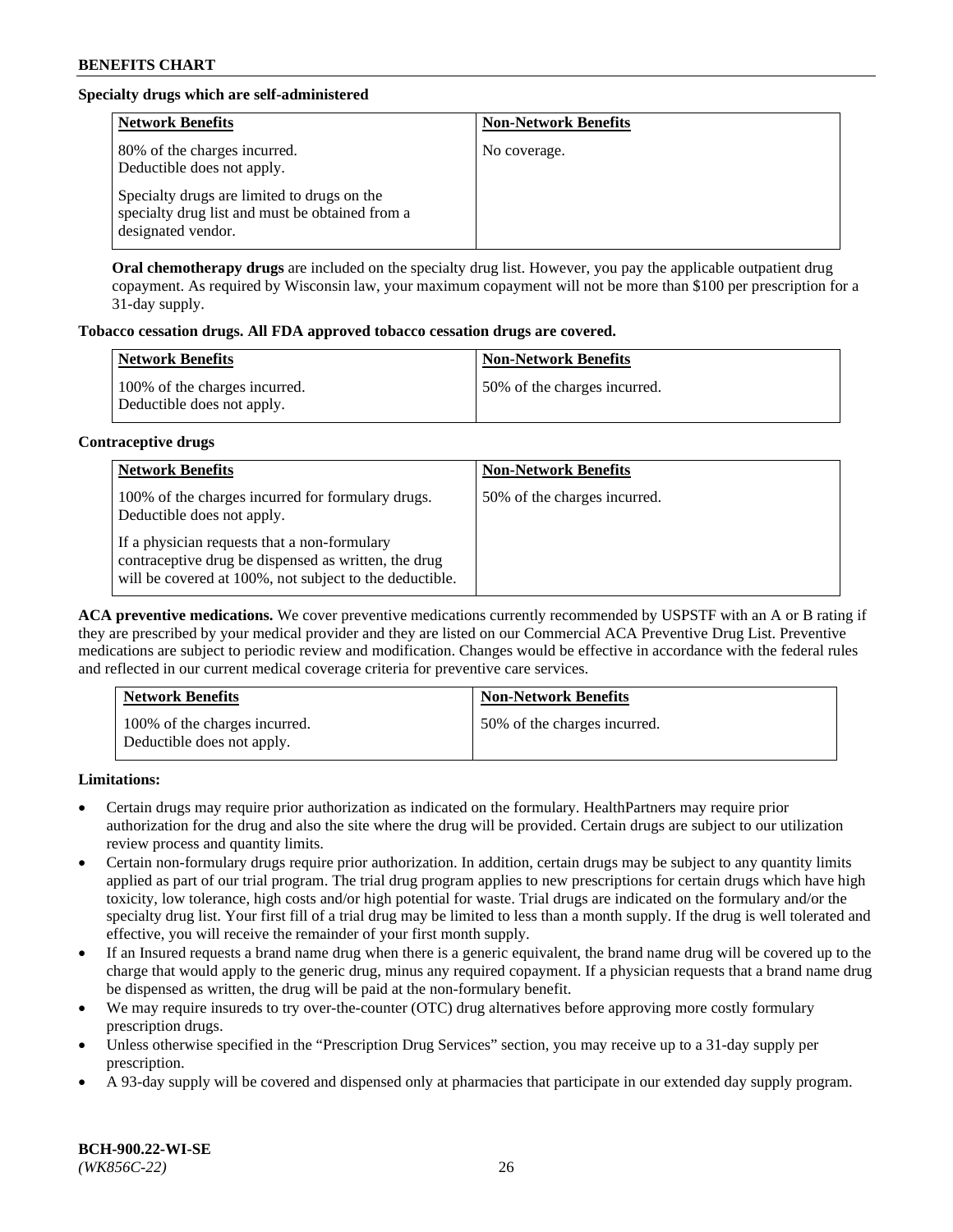- New prescriptions to treat certain chronic conditions are limited to a 31-day supply.
- No more than a 31-day supply of specialty drugs will be covered and dispensed at a time, unless it is a manufacturer supplied drug that cannot be split that supplies the insured with more than a 31-day supply.

**Not Covered:**Replacement of prescription drugs, medications, equipment and supplies due to loss, damage or theft.

- Nonprescription (over-the-counter) drugs or medications, including, but not limited to, vitamins, supplements, homeopathic remedies, and non-FDA approved drugs, unless listed on the formulary and prescribed by a physician or legally authorized health care provider under applicable state and federal law. This exclusion does not include over-thecounter contraceptives for women as allowed under the Affordable Care Act when the Insured obtains a prescription for the item. In addition, if the Insured obtains a prescription, this exclusion does not include aspirin to prevent cardiovascular disease for men and women of certain ages; folic acid supplements for women who may become pregnant; fluoride chemoprevention supplements for children without fluoride in their water source; and iron supplements for children ages 6-12 months who are at risk for anemia.
- All drugs for the treatment of sexual dysfunction.
- All drugs for the treatment of growth deficiency.
- Fertility drugs.
- Medical cannabis.
- Drugs on the Excluded Drug List. The Excluded Drug List includes select drugs within a therapy class that are not eligible for coverage. This includes drugs that may be excluded for certain indications. The Excluded Drug List is available at [healthpartners.com.](http://www.healthpartners.com/)
- Drugs that are newly approved by the FDA until they are reviewed and approved by HealthPartners Pharmacy and Therapeutics Committee.
- Medical devices approved by the FDA will not be covered under the "Prescription Drug Services" section unless they are on our formulary. Covered medical devices are generally submitted and reimbursed under your medical benefits.
- See "Services Not Covered" in the Certificate.

## **PREVENTIVE SERVICES**

#### **Applicable Definitions:**

**Routine Preventive Services** are routine health care services that include screenings, check-ups and counseling to prevent illness, disease or other health problems before symptoms occur.

**Diagnostic Services** are services to help a provider understand your symptoms, diagnose illness and decide what treatment may be needed. They may be the same services that are listed as preventive services, but they are being used as diagnostic services. Your provider will determine if these services are preventive or diagnostic. These services are not preventive if received as part of a visit to diagnose, manage or maintain an acute or chronic medical condition, illness or injury. When that occurs, unless otherwise indicated below, standard deductibles, copayments or coinsurance apply.

#### **Covered Services:**

We cover preventive services that meet any of the requirements under the Affordable Care Act (ACA) shown in the bulleted items below. These preventive services are covered at 100% under the Network Benefits with no deductible, copayments or coinsurance. (If a preventive service is not required by the ACA and it is covered at a lower benefit level, it will be specified below.) Preventive benefits mandated under the ACA are subject to periodic review and modification. Changes would be effective in accordance with the federal rules. Preventive services mandated by the ACA include:

- Evidence-based items or services that have in effect a rating of A or B in the current recommendations of the United States Preventive Services Task Force with respect to the individual;
- Immunizations for routine use in children, adolescents, and adults that have in effect a recommendation from the Advisory Committee on Immunization Practices of the Centers for Disease Control and Prevention with respect to the individual;
- With respect to infants, children, and adolescents, evidence-informed preventive care and screenings provided for in comprehensive guidelines supported by the Health Resources and Services Administration; and
- With respect to women, preventive care and screenings provided for in comprehensive guidelines supported by the Health Resources and Services Administration.

Covered services are based on established medical policies, which are subject to periodic review and modification by the medical or dental directors. These medical policies (medical coverage criteria) are available by calling Member Services, or logging on to your "*my*HealthPartners" account at [healthpartners.com.](https://www.healthpartners.com/hp/index.html)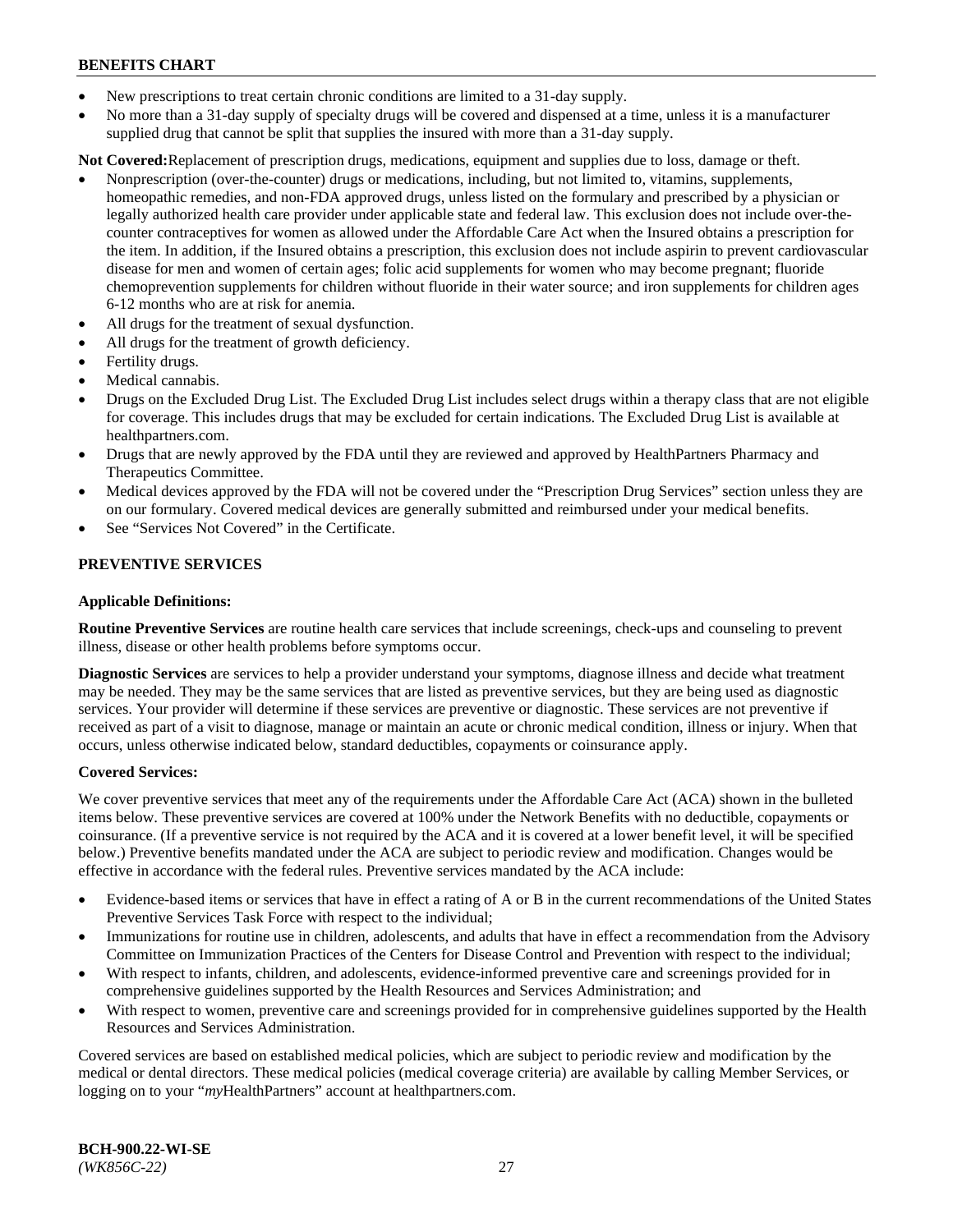## **ACA and state mandated preventive services are covered as follows:**

**Routine health exams and periodic health assessments.** A physician or health care provider will counsel you as to how often health assessments are needed based on age, sex and health status. This includes screening and counseling for tobacco cessation and all FDA approved tobacco cessation medications including over-the-counter drugs (as shown in the Prescription Drug Services section).

| <b>Network Benefits</b>                                     | <b>Non-Network Benefits</b>   |
|-------------------------------------------------------------|-------------------------------|
| 100% of the charges incurred.<br>Deductible does not apply. | 150% of the charges incurred. |

**Child health supervision services.** This includes pediatric preventive services such as newborn screenings, appropriate immunizations, developmental assessments and laboratory services appropriate to the age of the child from birth to 72 months and appropriate immunizations to age 18.

| <b>Network Benefits</b>                                     | <b>Non-Network Benefits</b>  |
|-------------------------------------------------------------|------------------------------|
| 100% of the charges incurred.<br>Deductible does not apply. | 50% of the charges incurred. |

#### **Routine prenatal care and exams**

| <b>Network Benefits</b>                                     | <b>Non-Network Benefits</b>  |
|-------------------------------------------------------------|------------------------------|
| 100% of the charges incurred.<br>Deductible does not apply. | 50% of the charges incurred. |

**Routine postnatal care.** This includes health exams, assessments, education and counseling relating to the period immediately after childbirth.

| <b>Network Benefits</b>                                     | <b>Non-Network Benefits</b>  |
|-------------------------------------------------------------|------------------------------|
| 100% of the charges incurred.<br>Deductible does not apply. | 50% of the charges incurred. |

**Routine screening procedures for cancer.** This includes colorectal screening and other cancer screenings recommended by the USPSTF with an A or B rating. Women's preventive health services below describe additional routine screening procedures for cancer.

| <b>Network Benefits</b>                                     | <b>Non-Network Benefits</b>   |
|-------------------------------------------------------------|-------------------------------|
| 100% of the charges incurred.<br>Deductible does not apply. | 150% of the charges incurred. |

**Professional voluntary family planning services.** This includes services to prevent or delay a pregnancy, including counseling and education. Services must be provided by a licensed provider.

| <b>Network Benefits</b>                                     | <b>Non-Network Benefits</b>  |
|-------------------------------------------------------------|------------------------------|
| 100% of the charges incurred.<br>Deductible does not apply. | 50% of the charges incurred. |

## **Adult immunizations**

| Network Benefits                                            | <b>Non-Network Benefits</b>  |
|-------------------------------------------------------------|------------------------------|
| 100% of the charges incurred.<br>Deductible does not apply. | 50% of the charges incurred. |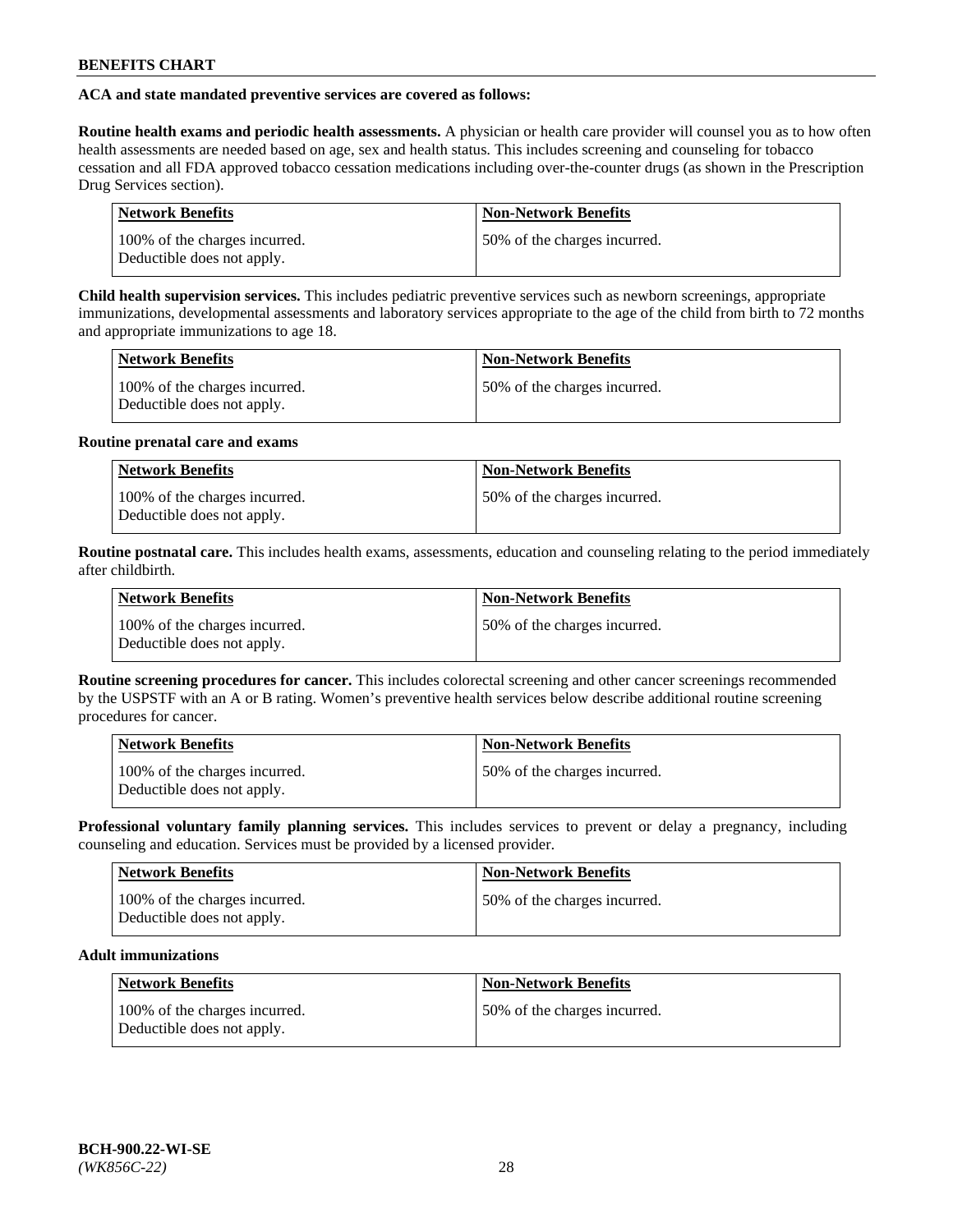**Women's preventive health services.** This includes mammograms, screenings for cervical cancer (pap smears), breast pumps, human papillomavirus (HPV) testing, counseling for sexually transmitted infections, counseling and screening for human immunodeficiency virus (HIV), and all FDA approved contraceptive methods as prescribed by a doctor, sterilization procedures, education and counseling (see the Prescription Drug Services section for coverage of oral contraceptive drugs). We also provide genetic screening for BRCA if someone in your family has the gene or you have a diagnosis of cancer.

The U.S. Preventive Services Task Force (USPSTF) recommends screening mammography, with or without clinical breast examination (CBE), every 1-2 years for women aged 40 and older. For women age 50 and older, we cover an annual mammogram.

| <b>Network Benefits</b>                                     | <b>Non-Network Benefits</b>  |
|-------------------------------------------------------------|------------------------------|
| 100% of the charges incurred.<br>Deductible does not apply. | 50% of the charges incurred. |

**Obesity screening and management.** We cover obesity screening and counseling for all ages during a routine preventive care exam. If you are age 18 or older and have a body mass index of 30 or more, we also cover intensive obesity management to help you lose weight. Your primary care doctor can coordinate these services.

| Network Benefits                                            | <b>Non-Network Benefits</b>  |
|-------------------------------------------------------------|------------------------------|
| 100% of the charges incurred.<br>Deductible does not apply. | 50% of the charges incurred. |

**In addition to any ACA or state mandated preventive services referenced above, we cover the following eligible services:**

#### **Routine eye and hearing exams**

| <b>Network Benefits</b>                                     | <b>Non-Network Benefits</b>  |
|-------------------------------------------------------------|------------------------------|
| 100% of the charges incurred.<br>Deductible does not apply. | 50% of the charges incurred. |

**Ovarian cancer surveillance test for women who are at risk.** "At risk for ovarian cancer" means (1) having a family history that includes any of the following: one or more first-degree or second-degree relatives with ovarian cancer, clusters of female relatives with breast cancer or nonpolyposis colorectal cancer; or (2) testing positive for BRCA1 or BRCA2 mutations. "Surveillance test for ovarian cancer" means annual screening using CA-125 serum tumor marker testing, transvaginal ultrasound, pelvic examination or other proven ovarian screening tests currently being evaluated by the federal Food and Drug Administration or by the National Cancer Institute.

| <b>Network Benefits</b>                               | <b>Non-Network Benefits</b>                           |
|-------------------------------------------------------|-------------------------------------------------------|
| Coverage level is same as corresponding Network       | Coverage level is same as corresponding Non-Network   |
| Benefits, depending on type of service provided, such | Benefits, depending on type of service provided, such |
| as Diagnostic Imaging Services, Laboratory Services   | as Diagnostic Imaging Services, Laboratory Services   |
| or Office Visits for Illness or Injury, or Preventive | or Office Visits for Illness or Injury, or Preventive |
| Services.                                             | Services.                                             |

**Limitations:**Services are not preventive if received as part of a visit to diagnose, manage or maintain an acute or chronic medical condition, illness or injury. When that occurs, unless otherwise indicated above, standard deductibles, copayments or coinsurance apply.

## **Not Covered:**

See "Services Not Covered" in the Certificate.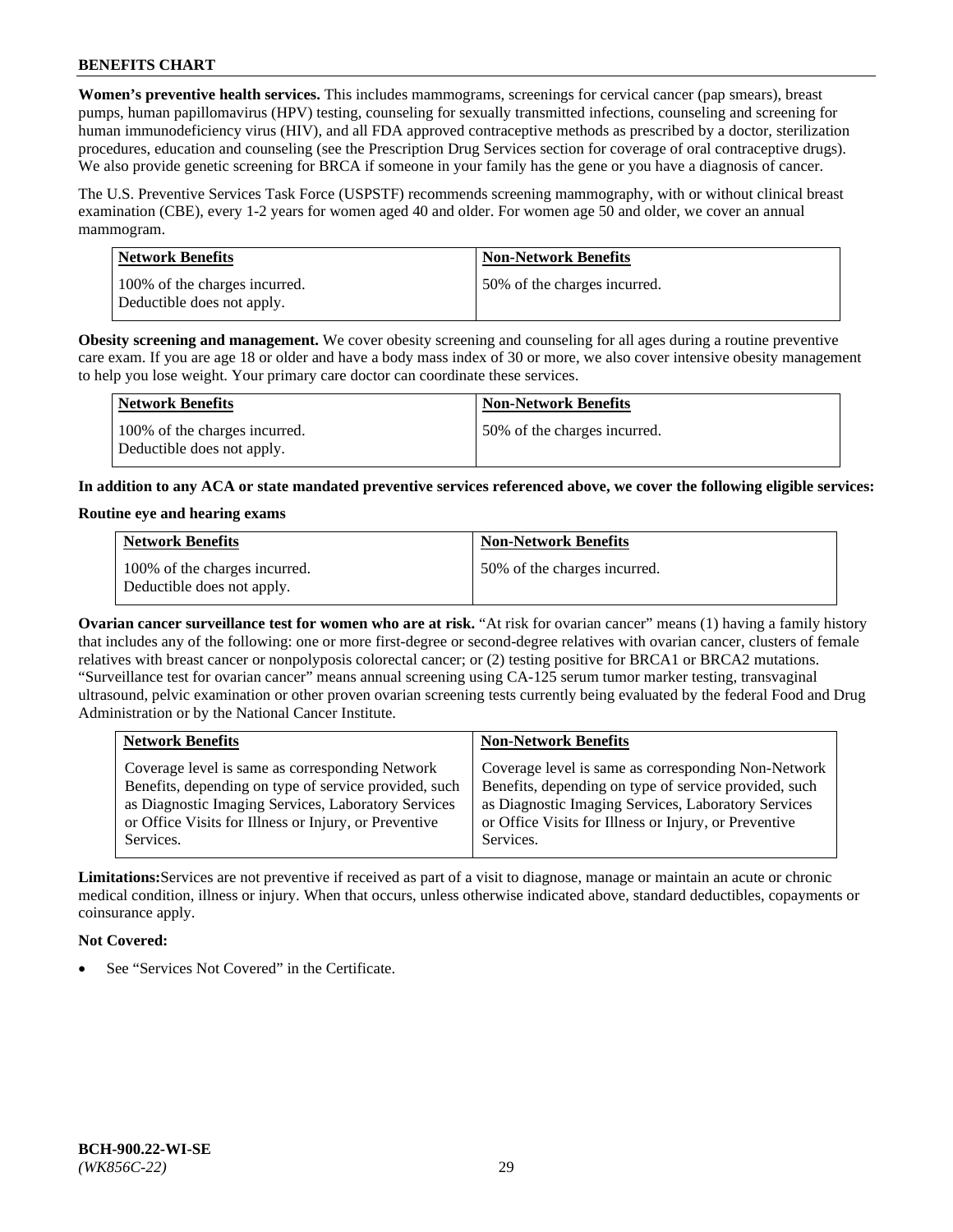## **TELEHEALTH/TELEMEDICINE SERVICES**

#### **Definitions:**

**Telehealth, Telemedicine, or Virtual Care.** This is a means of communication between a health care professional and a patient. This includes the use of secure electronic information, imaging, and communication technologies, including:

- interactive audio or audio-video
- interactive audio with store-and-forward technology
- chat-based and email-based systems
- physician-to-physician consultation
- patient education
- data transmission
- data interpretation
- digital diagnostics (algorithm-enabled diagnostic support)
- digital therapeutics (the use of personal health devices and sensors, either alone or in combination with conventional drug therapies, for disease prevention and management)

#### Services can be delivered:

Synchronously: the patient and health care professional are engaging with one another at the same time; or Asynchronously: the patient and health care professional engage with each other at different points in time.

**Telephone Visits.** Live, synchronous, interactive encounters over the telephone between a patient and a healthcare provider.

**E-visit or chat-based visits.** Asynchronous online or mobile app encounters to discuss a patient's personal health information, vital signs, and other physiologic data or diagnostic images. The healthcare provider reviews and delivers a consultation, diagnosis, prescription or treatment plan after reviewing the patient's visit information.

**Virtuwell®.** This is an online service for you to receive a diagnosis and treatment for certain conditions, such as a cold, flu, ear pain and sinus infections. You may access the Virtuwell website at [virtuwell.com.](https://www.virtuwell.com/)

**Video Visits.** Live, synchronous, interactive encounters using secure web-based video between a patient and a healthcare provider.

#### **Covered Services:**

The Plan covers the following methods of receiving care for services that would be eligible under the Plan if the service were provided in person.

#### **Scheduled telephone visits**

| Network Benefits             | Non-Network Benefits         |
|------------------------------|------------------------------|
| 70% of the charges incurred. | 50% of the charges incurred. |

#### **E-visits**

## **Access to online care through Virtuwell at [virtuwell.com](https://www.virtuwell.com/)**

| <b>Network Benefits</b>                                     | <b>Non-Network Benefits</b> |
|-------------------------------------------------------------|-----------------------------|
| 100% of the charges incurred.<br>Deductible does not apply. | Not applicable.             |

## **All other E-visits**

| Network Benefits             | <b>Non-Network Benefits</b>  |
|------------------------------|------------------------------|
| 70% of the charges incurred. | 50% of the charges incurred. |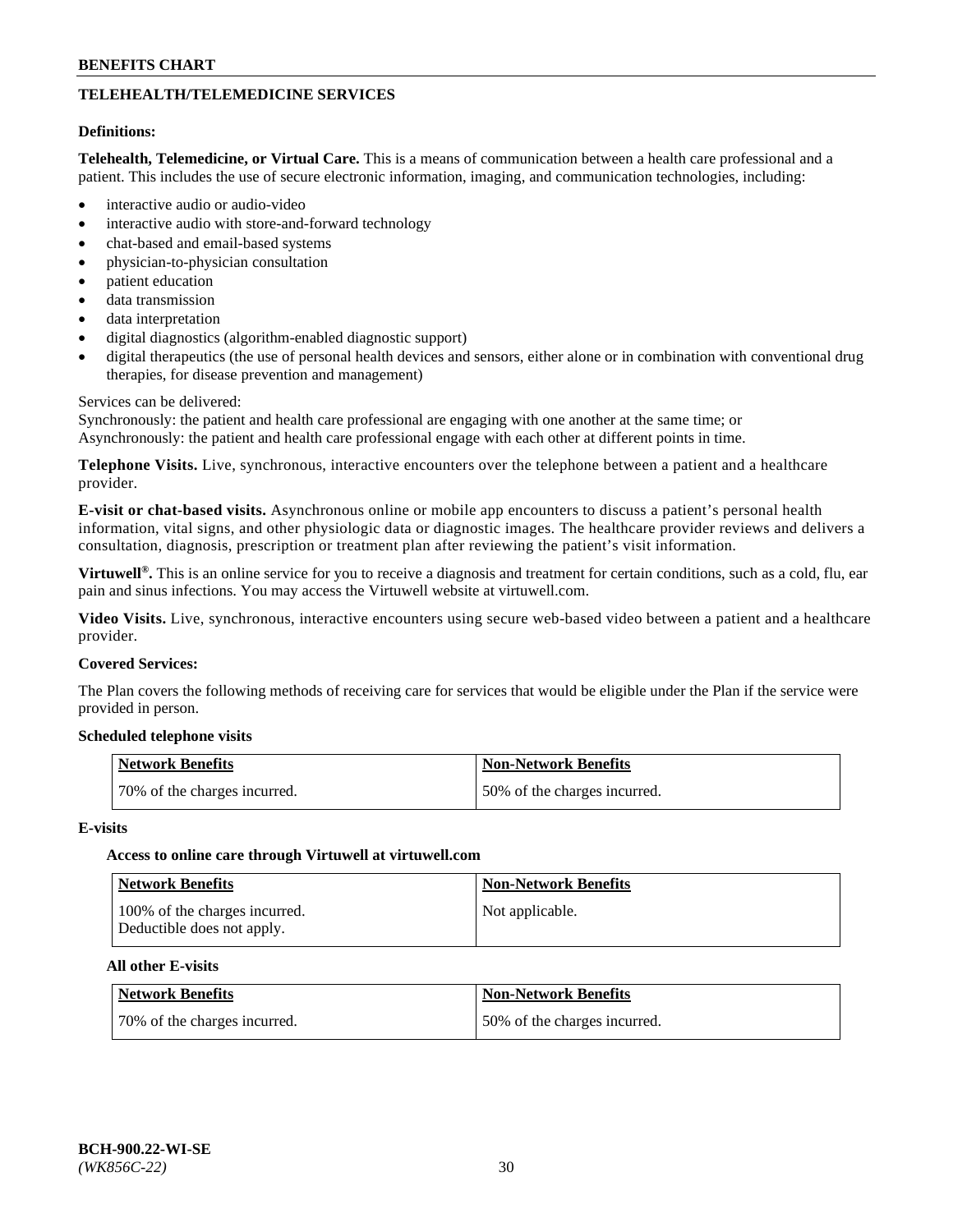## **First three visits**

The first three mental health and substance use disorder treatment visits, urgent care visits, office visits, convenience clinic visits, telephone visits and E-visits (other than Virtuwell) combined in a calendar year are covered at 100%, not subject to the deductible.

Physician services are included; however, charges for day treatment services, group visits, office procedures, laboratory, radiology and other ancillary services are not included and will be subject to the deductible and coinsurance and/or copayment.

## **Video visits**

| <b>Network Benefits</b>                                      | <b>Non-Network Benefits</b>                            |
|--------------------------------------------------------------|--------------------------------------------------------|
| Coverage level is same as corresponding Network              | Coverage level is same as corresponding Non-           |
| Benefits, depending on type of service provided, such as     | Network Benefits, depending on type of service         |
| Office Visits for Illness or Injury, Inpatient or Outpatient | provided, such as Office Visits for Illness or Injury, |
| Hospital Services.                                           | Inpatient or Outpatient Hospital Services.             |

#### **Not Covered:**

See "Services Not Covered" in the Certificate.

## **TRANSPLANT SERVICES**

#### **Applicable Definitions:**

**Autologous.** This is when the source of cells is from the individual's own marrow or stem cells.

**Allogeneic.** This is when the source of cells is from a related or unrelated donor's marrow or stem cells.

**Allogeneic Bone Marrow Transplant.** This is when the bone marrow is harvested from the related or unrelated donor and stored. The patient undergoes treatment which includes tumor ablation with high-dose chemotherapy and/or radiation. The bone marrow is reinfused (transplanted).

**Autologous Bone Marrow Transplant.** This is when the bone marrow is harvested from the individual and stored. The patient undergoes treatment which includes tumor ablation with high-dose chemotherapy and/or radiation. The bone marrow is reinfused (transplanted).

**Autologous/Allogeneic Stem Cell Support.** This is a treatment process that includes stem cell harvest from either bone marrow or peripheral blood, tumor ablation with high-dose chemotherapy and/or radiation, stem cell reinfusion, and related care. Autologous/allogeneic bone marrow transplantation and high dose chemotherapy with peripheral stem cell rescue/support are considered to be autologous/allogeneic stem cell support.

**Designated Transplant Center.** This is any health care provider, group or association of health care providers designated by us to provide services, supplies or drugs for specified transplants for our Insureds.

**Transplant Services.** This is transplantation (including retransplants) of the human organs or tissue listed below, including all related post-surgical treatment, follow-up care and drugs and multiple transplants for a related cause. Transplant services do not include other organ or tissue transplants or surgical implantation of mechanical devices functioning as a human organ, except surgical implantation of an FDA approved Ventricular Assist Device (VAD) or total artificial heart, functioning as a temporary bridge to heart transplantation.

Prior authorization is required prior to consultation to support coordination of care and benefits.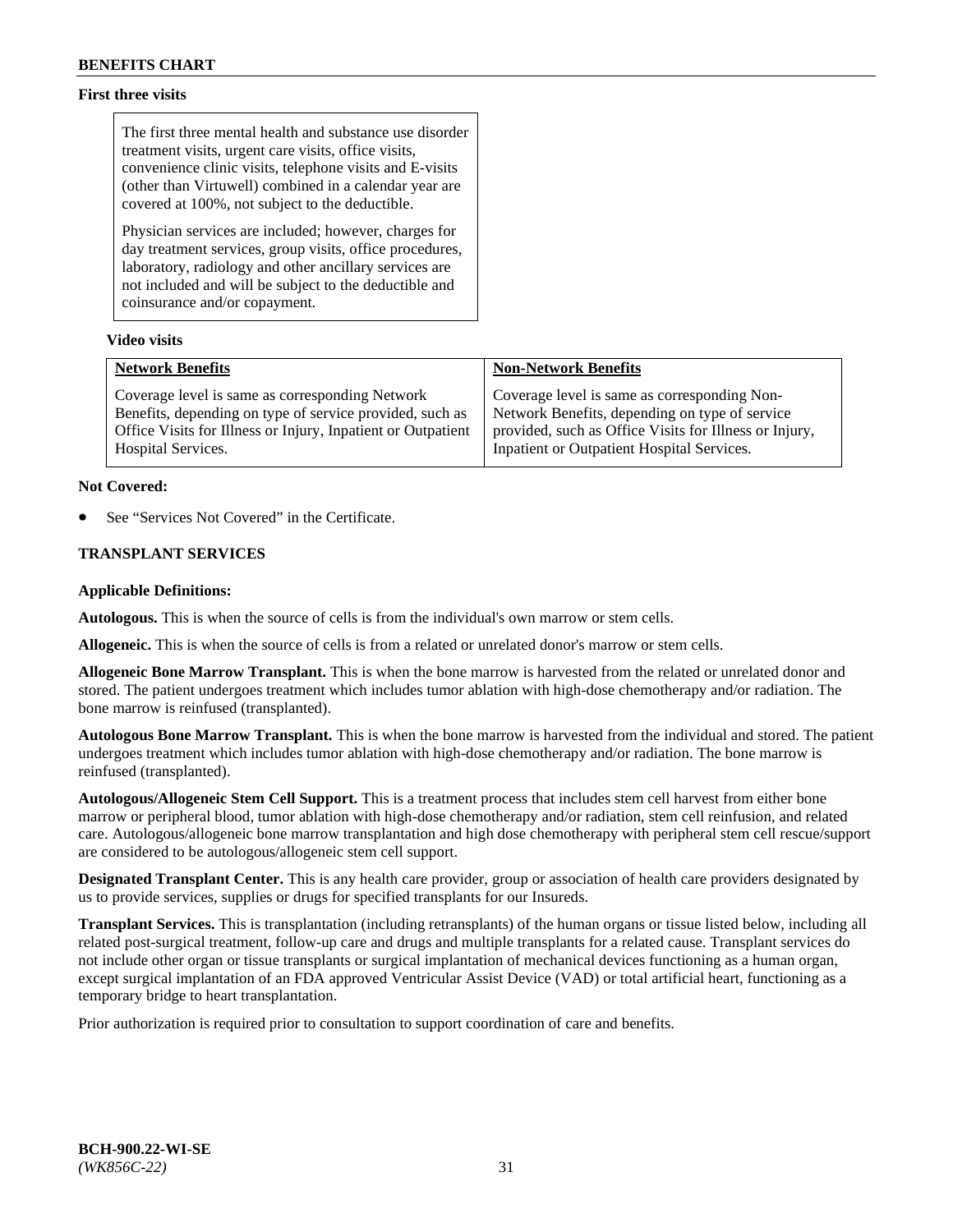## **Covered Services:**

We cover eligible transplant services (as defined above) while you are covered under the Certificate. Transplants that will be considered for coverage are limited to the following:

- Kidney transplants for end-stage disease.
- Cornea transplants for end-stage disease.
- Heart transplants for end-stage disease.
- Lung transplants or heart/lung transplants for: (1) primary pulmonary hypertension; (2) Eisenmenger's syndrome; (3) endstage pulmonary fibrosis; (4) alpha 1 antitrypsin disease; (5) cystic fibrosis; and (6) emphysema.
- Liver transplants for: (1) biliary atresia in children; (2) primary biliary cirrhosis; (3) post-acute viral infection (including hepatitis A, hepatitis B antigen e negative and hepatitis C) causing acute atrophy or post-necrotic cirrhosis; (4) primary sclerosing cholangitis; (5) alcoholic cirrhosis; and (6) hepatocellular carcinoma.
- Allogeneic bone marrow transplants or peripheral stem cell support associated with high dose chemotherapy for: (1) acute myelogenous leukemia; (2) acute lymphocytic leukemia; (3) chronic myelogenous leukemia; (4) severe combined immunodeficiency disease; (5) Wiskott-Aldrich syndrome; (6) aplastic anemia; (7) sickle cell anemia; (8) non-relapsed or relapsed non-Hodgkin's lymphoma; (9) multiple myeloma; and (10) testicular cancer.
- Autologous bone marrow transplants or peripheral stem cell support associated with high-dose chemotherapy for: (1) acute leukemias; (2) non-Hodgkin's lymphoma; (3) Hodgkin's disease; (4) Burkitt's lymphoma; (5) neuroblastoma; (6) multiple myeloma; (7) chronic myelogenous leukemia; and (8) non-relapsed non-Hodgkin's lymphoma.
- Pancreas transplants for simultaneous pancreas-kidney transplants for diabetes, pancreas after kidney, living related segmental simultaneous pancreas kidney transplantation and pancreas transplant alone.

To receive Network Benefits, charges for transplant services must be incurred at a Designated Transplant Center.

The transplant-related treatment provided, including expenses incurred for directly related donor services, shall be subject to and in accordance with the provisions, limitations, maximums and other terms of the Certificate.

Medical and hospital expenses of the donor are covered only when the recipient is an Insured and the transplant and directly related donor expenses have been prior authorized for coverage. Treatment of medical complications that may occur to the donor are not covered. Donors are not considered Insureds, and are therefore not eligible for the rights afforded to Insureds under the Certificate.

The list of eligible transplant services and coverage determinations are based on established medical policies, which are subject to periodic review and modification by the medical director.

| <b>Network Benefits</b>                          | <b>Non-Network Benefits</b>                          |
|--------------------------------------------------|------------------------------------------------------|
| See Network Inpatient Hospital Services Benefit. | See Non-Network Inpatient Hospital Services Benefit. |

**Kidney disease treatment.** We cover services for kidney disease treatment, including dialysis, transplantation and donor related services. Donor related expenses are covered as described above.

| <b>Network Benefits</b>                               | <b>Non-Network Benefits</b>                           |
|-------------------------------------------------------|-------------------------------------------------------|
| Coverage level is same as corresponding Network       | Coverage level is same as corresponding Non-Network   |
| Benefits, depending on type of service provided, such | Benefits, depending on type of service provided, such |
| as Office Visits for Illness or Injury, Inpatient or  | as Office Visits for Illness or Injury, Inpatient or  |
| <b>Outpatient Hospital Services.</b>                  | Outpatient Hospital Services.                         |